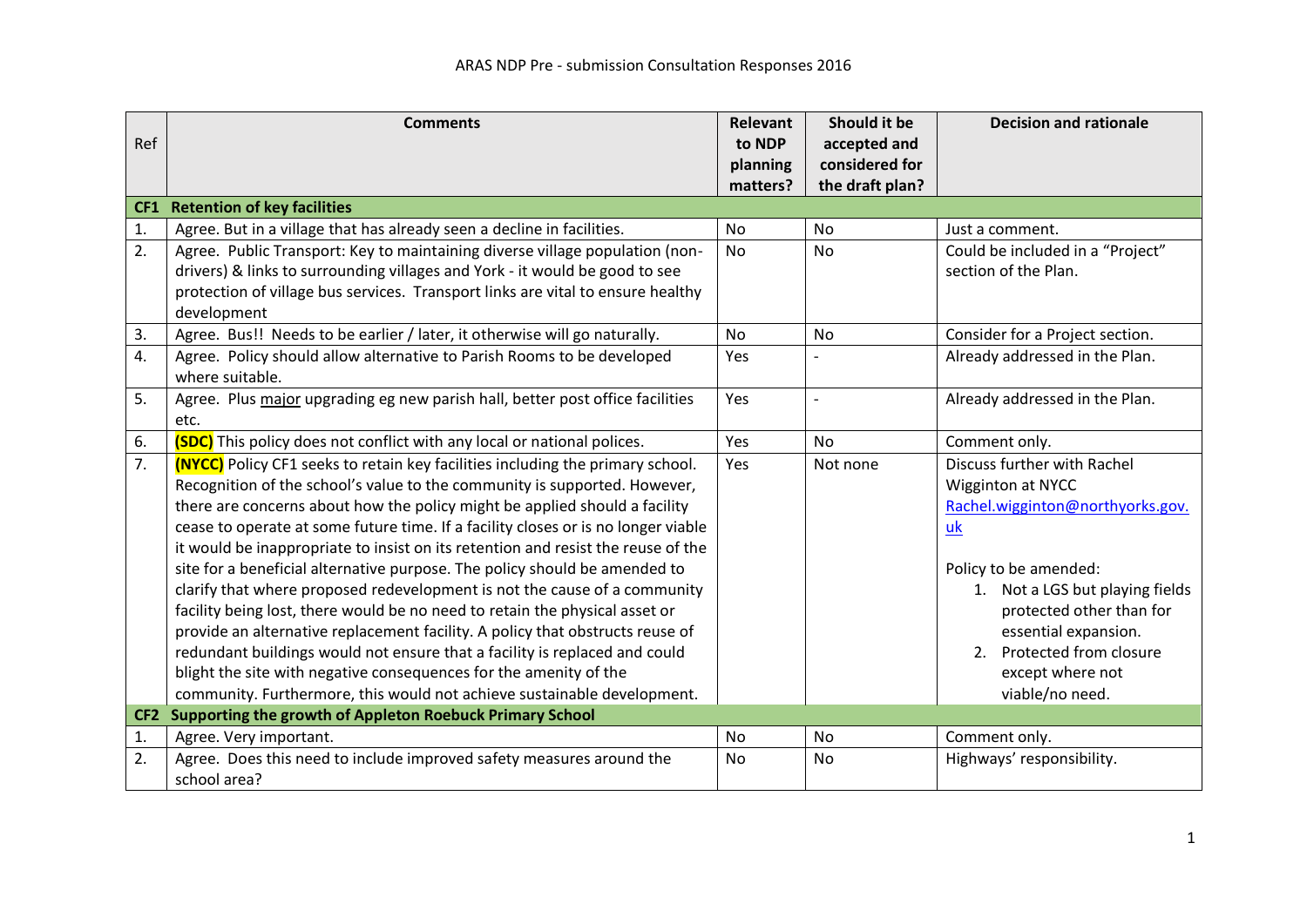|     | <b>Comments</b>                                                               | Relevant  | Should it be    | <b>Decision and rationale</b>      |
|-----|-------------------------------------------------------------------------------|-----------|-----------------|------------------------------------|
| Ref |                                                                               | to NDP    | accepted and    |                                    |
|     |                                                                               | planning  | considered for  |                                    |
|     |                                                                               | matters?  | the draft plan? |                                    |
| 3.  | Agree. But each development proposal should demonstrate places exist at       | No        | <b>No</b>       | NYCC's responsibility.             |
|     | school ie. There is capacity to cope.                                         |           |                 |                                    |
| 4.  | Agree. Need to sort out street parking!                                       | <b>No</b> | <b>No</b>       | Highways' responsibility.          |
| 5.  | Agree. No more building on school field - the children need a playing field.  | Yes       |                 | Already included in the Plan.      |
| 6.  | Agree. The success of the school is the quality of the headteacher, staff and | No        | No              | Comment only.                      |
|     | support of parents - not facilities.                                          |           |                 |                                    |
| 7.  | Agree. Increase parking spaces behind the school.                             | Yes       | No              | School Govs. / NYCC responsibility |
|     | <b>DBE1</b> Local green spaces                                                |           |                 |                                    |
| 1.  | Agree. Not sure about Daffy Field (who owns it) + Ridge & Furrow Field        | No        | No              | Question only.                     |
|     | (again does it belong to the Parish).                                         |           |                 |                                    |
| 2.  | Don't know. The community needs a car park to take parked cars from Main      | <b>No</b> | No              | The field does not belong to the   |
|     | Street / & a children's playground. Use the church field.                     |           |                 | church.                            |
| 3.  | Agree. Though it would be nice to see a children's playground on one of the   | Yes       | N/A             | Already covered in the Plan.       |
|     | greens.                                                                       |           |                 |                                    |
| 4.  | Agree. Including medieval field behind Grayson Cottages.                      | <b>No</b> | N/A             | Already included in the Plan.      |
| 5.  | Agree. Plus the land down Daw Lane beyond the stables.                        | No        | No              | Already discounted because too far |
|     |                                                                               |           |                 | away from the main settlement.     |
| 6.  | Agree. These areas should be maintained and looked after.                     | No        | No              | Comment only.                      |
| 7.  | Agree. Please note 'field' does not belong to All Saints' Church but is       | Yes       | N/A             | Information only.                  |
|     | adjacent.                                                                     |           |                 |                                    |
| 8.  | Agree. Key to have green areas and these need to be maintained and            | No        | No              | Comment only.                      |
|     | mowed and cuttings removed.                                                   |           |                 |                                    |
| 9.  | (Yorkshire Wildlife Trust) Policy DBE 1 Local Green Spaces could this include | <b>No</b> | <b>No</b>       | Policy can't but should make       |
|     | a sentence to support management of these vital areas to improve them for     |           |                 | reference to this as a project.    |
|     | wildlife? A variety of measures would be possible from plug planting          |           |                 |                                    |
|     | wildflowers, sympathetic management of grassland, trees and hedgerows,        |           |                 |                                    |
|     | bird and bat boxes, no use of pesticides etc.                                 |           |                 |                                    |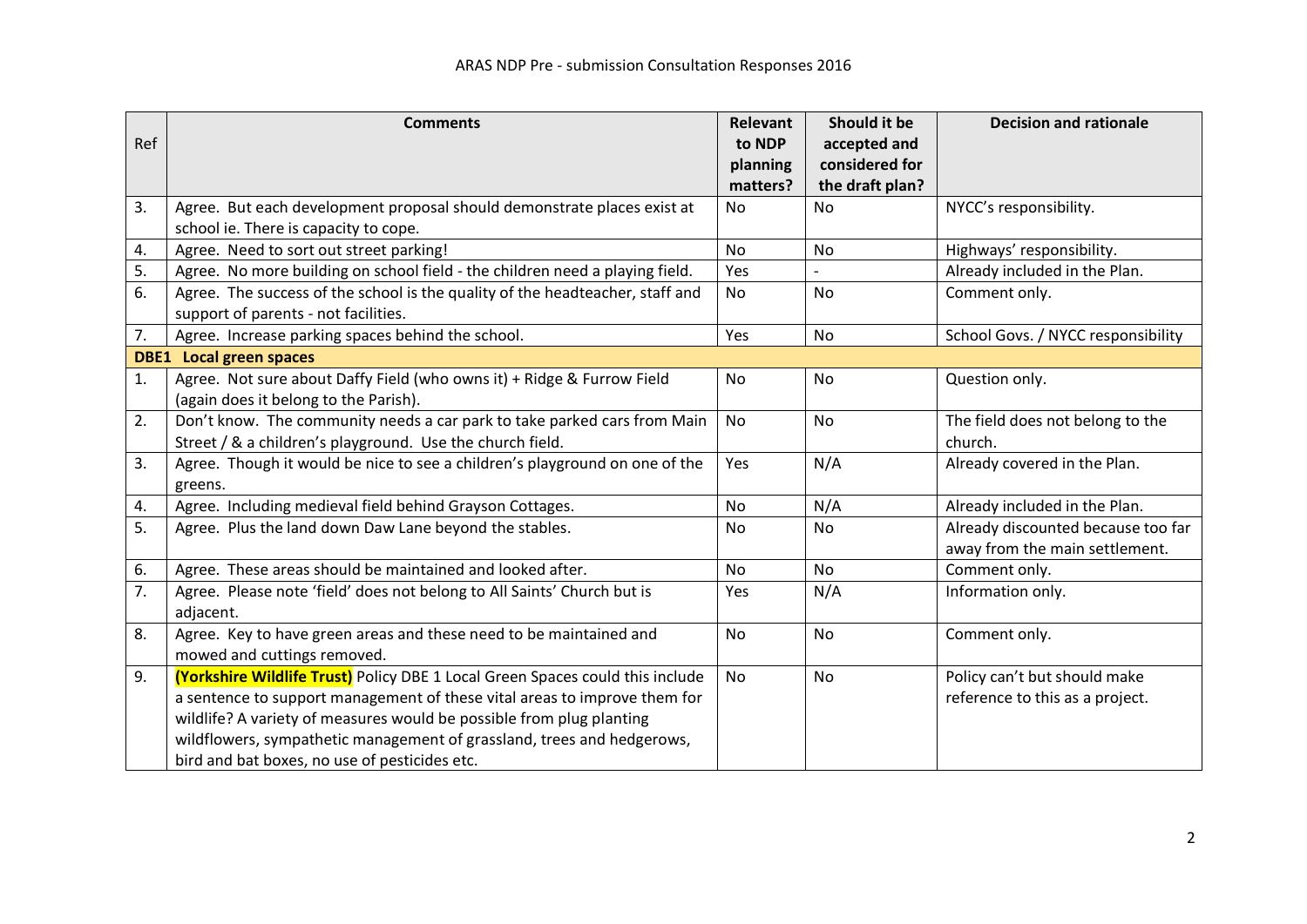|     | <b>Comments</b>                                                                      | <b>Relevant</b> | Should it be    | <b>Decision and rationale</b>        |
|-----|--------------------------------------------------------------------------------------|-----------------|-----------------|--------------------------------------|
| Ref |                                                                                      | to NDP          | accepted and    |                                      |
|     |                                                                                      | planning        | considered for  |                                      |
|     |                                                                                      | matters?        | the draft plan? |                                      |
| 10  | <b>(NYCC)</b> Policy DBE 1 identifies the school playing fields as local green space | Yes             | Yes             | Remove as LGS and develop the        |
|     | and seeks to protect them from development. The Council wishes to                    |                 |                 | point in policy CF2 regarding        |
|     | maintain flexibility over the development of its assets in order that it may         |                 |                 | developing the playing fields.       |
|     | facilitate local education provision. It would be helpful if Policy DBE1 could       |                 |                 |                                      |
|     | be qualified as 'protect the school playing field from development except for        |                 |                 |                                      |
|     | that which is deemed essential for expansion of the school's capacity. The           |                 |                 |                                      |
|     | plan should avoid locking the school site into a green space category as this        |                 |                 |                                      |
|     | could impede expansion of the school should this be necessary.                       |                 |                 |                                      |
|     | DBE2 Respecting traditional building design and scale                                |                 |                 |                                      |
| 1.  | Agree. However - late in the day as you have allowed large period homes to           | <b>No</b>       | <b>No</b>       | Comment only.                        |
|     | develop gardens.                                                                     |                 |                 |                                      |
| 2.  | Agree. It does need to be adhered to, to prevent high density and clearly            | <b>No</b>       | <b>No</b>       | Comment only.                        |
|     | future unsuitability (?)                                                             |                 |                 |                                      |
| 3.  | Agree. Is the PC going to be able to be effective?                                   | <b>No</b>       | <b>No</b>       | It's not about Permitted             |
|     |                                                                                      |                 |                 | development - just new               |
|     |                                                                                      |                 |                 | development.                         |
| 4.  | Disagree. (Letter 34) In order to conform with NPPF, proper reference                | Yes             | <b>No</b>       | Points already covered in the policy |
|     | should be made to the paragraphs mentioned in the "conformity                        |                 |                 | - not stifling but reinforcing       |
|     | references" - 57-61 and 63-65 (note typo mistake in text of document). The           |                 |                 | character.                           |
|     | fourth bullet of para 58 and para 60 both emphasise the need to promote              |                 |                 | 63-65                                |
|     | appropriate innovation when it comes to design. Whilst it is proper to               |                 |                 |                                      |
|     | reinforce local distinctiveness it is also acceptable not to stifle "innovation,     |                 |                 |                                      |
|     | originality or initiative". We want Appleton Roebuck to respond to change            |                 |                 |                                      |
|     | and to embrace innovative design, creating a vital and viable village for            |                 |                 |                                      |
|     | future generations. Policy DBE2 should be amended to add the NPPF bullet             |                 |                 |                                      |
|     | point 4 in para 58, or similar wording.                                              |                 |                 |                                      |
| 5.  | (SDC) You may wish to review the Village Design Statement (VDS) and feed             | Yes             | Yes             | Review key points from VDS and       |
|     | that into this section, as the VDS is a material consideration but is not an         |                 |                 | character area appraisal.            |
|     |                                                                                      |                 |                 |                                      |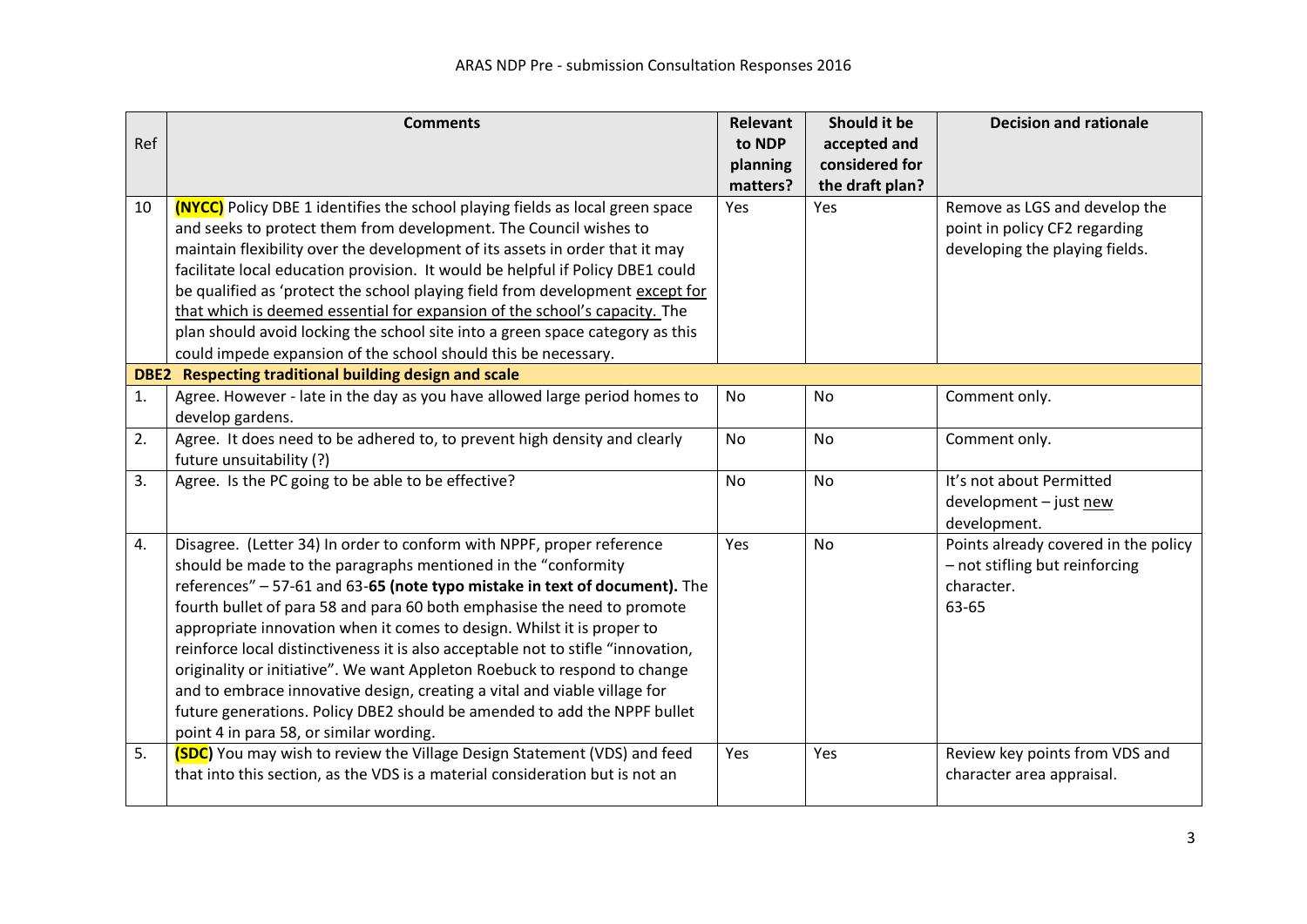|     | <b>Comments</b>                                                                 | <b>Relevant</b> | Should it be    | <b>Decision and rationale</b>      |
|-----|---------------------------------------------------------------------------------|-----------------|-----------------|------------------------------------|
| Ref |                                                                                 | to NDP          | accepted and    |                                    |
|     |                                                                                 | planning        | considered for  |                                    |
|     |                                                                                 | matters?        | the draft plan? |                                    |
|     | adopted policy. You will be able to add extra weight to design requirements     |                 |                 | Agree delete reference to solar    |
|     | in this way and better deliver your visions.                                    |                 |                 | panels.                            |
|     | Officers would also advise you delete the reference to solar panels, as this is |                 |                 |                                    |
|     | in conflict with national permitted development rights (PD). The                |                 |                 |                                    |
|     | conservation area which part covers Appleton Roebuck also has stricter PD       |                 |                 |                                    |
|     | rules but again this is not something the Neighbourhood Plan can conflict       |                 |                 |                                    |
|     | with.                                                                           |                 |                 |                                    |
|     | <b>DBE3</b> Green infrastructure                                                |                 |                 |                                    |
| 1.  | Agree. Particularly trees but natural species.                                  | No              | No              | Comment only.                      |
| 2.  | Agree. Hedges must be cut and not allowed to intrude pavement space.            | No              | No              | Comment only.                      |
| 3.  | Agree. These again should be looked after.                                      | No              | No              | Comment only.                      |
| 4.  | Agree. And see that developers stick to the rules and don't get away with       | No              | No              | Comment only.                      |
|     | breaking them.                                                                  |                 |                 |                                    |
| 5.  | (Yorkshire Wildlife Trust) Policy DBE 3 Green Infrastructure is supported. It   | Yes             | Yes             | Include wording on native species. |
|     | could also mention native species which support biodiversity being included     |                 |                 |                                    |
|     | in the landscaping.                                                             |                 |                 |                                    |
| 6.  | (SDC) As discussed in the general comments, this policy needs an                | Yes             | Yes             | Expand for clarity.                |
|     | explanation section and further information to help inform those following      |                 |                 |                                    |
|     | or implementing the policy.                                                     |                 |                 |                                    |
|     | DBE4 Streets and street scene (Policy to be removed)                            |                 |                 |                                    |
| 1.  | Agree. This should also include the creation of a footpath to Ebor Park and     | <b>No</b>       |                 |                                    |
|     | beyond if land is identified for development.                                   |                 |                 |                                    |
| 2.  | Agree. Suitable for disabled residents. (A footpath from Ebor Park to the       | <b>No</b>       |                 |                                    |
|     | village.)                                                                       |                 |                 |                                    |
| 3.  | Agree. Hedges shrubs & trees. Must not be allowed to intrude pavement           | <b>No</b>       |                 |                                    |
|     | space.                                                                          |                 |                 |                                    |
| 4.  | No response. Is the PC able to determine what happens on pavements?             | No              |                 | Policy to be removed upon advice   |
|     | Nothing has been done up to date about clearing obstructive footpaths.          |                 |                 | from Selby District Council.       |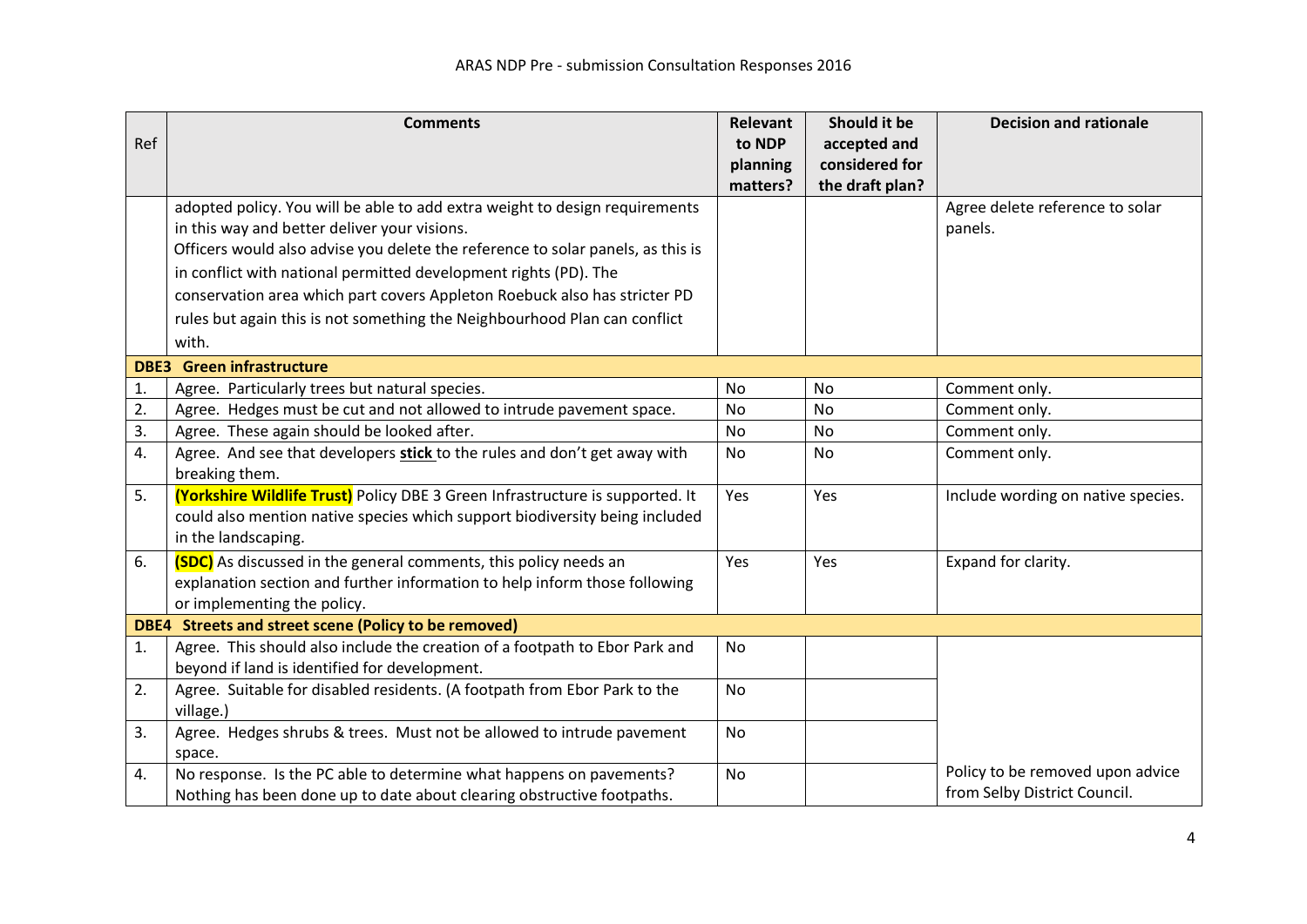|     | <b>Comments</b>                                                                                                                                                                                                                                                                                                              | <b>Relevant</b> | Should it be    | <b>Decision and rationale</b>                                                             |
|-----|------------------------------------------------------------------------------------------------------------------------------------------------------------------------------------------------------------------------------------------------------------------------------------------------------------------------------|-----------------|-----------------|-------------------------------------------------------------------------------------------|
| Ref |                                                                                                                                                                                                                                                                                                                              | to NDP          | accepted and    |                                                                                           |
|     |                                                                                                                                                                                                                                                                                                                              | planning        | considered for  |                                                                                           |
|     |                                                                                                                                                                                                                                                                                                                              | matters?        | the draft plan? |                                                                                           |
| 5.  | Agree. Particularly support reduction in unnecessary signage.                                                                                                                                                                                                                                                                | No              |                 | Perhaps develop an "aspirations"                                                          |
| 6.  | Agree. Notices for people to keep pathways clear of bins days after bins<br>collection etc.                                                                                                                                                                                                                                  | <b>No</b>       |                 | section. (CIL money?)                                                                     |
| 7.  | Disagree. More street lights.                                                                                                                                                                                                                                                                                                | <b>No</b>       |                 |                                                                                           |
| 8.  | Agree. Especially access to Ebor Park.                                                                                                                                                                                                                                                                                       | <b>No</b>       |                 |                                                                                           |
| 9.  | (SDC) Officers advise this section is removed; SDC is a district council and<br>does not have control over the implementation of this policy. SDC would be<br>happy to provide the Parish Council contact details of North Yorkshire<br>County Council (NYCC) Highways Department if they wish to discuss this with<br>them. | Yes             | Yes             |                                                                                           |
|     | <b>DBE5</b> Drainage and flood prevention                                                                                                                                                                                                                                                                                    |                 |                 |                                                                                           |
| 1.  | Agree. Present situation has deteriorated in recent years to the point where<br>surface water flooding of roads is becoming critical.                                                                                                                                                                                        | Yes             | No              | Comment only.                                                                             |
| 2.  | Agree. Very important, there are problems with the drains.                                                                                                                                                                                                                                                                   | Yes             | <b>No</b>       | Comment only.                                                                             |
| 3.  | Agree. There are existing problems in sewage capacity foul smell and                                                                                                                                                                                                                                                         | Yes             | <b>No</b>       | Comment only.                                                                             |
|     | sluggish drainage from sewers. Overcome by extraction by tanker. Needs<br>sorting soon.                                                                                                                                                                                                                                      |                 |                 |                                                                                           |
| 4.  | Agree. But does not go far enough - problems over the last 7 years with<br>drainage in the village that we know well and have witnessed.                                                                                                                                                                                     | Yes             | Yes             | Strengthen policy eg permeable<br>surfaces, green infrastructure. No<br>dev in zones 2&3? |
| 5.  | Agree. But hope the PC can be effective.                                                                                                                                                                                                                                                                                     | Yes             | <b>No</b>       | Comment only.                                                                             |
| 6.  | Agree. This needs to be dealt with as our village does at the moment have a<br>problem with roads flooding and surface water.                                                                                                                                                                                                | Yes             | <b>No</b>       | Comment only.                                                                             |
| 7.  | Agree. Could be difficult to achieve!! The systems appear to be already at<br>capacity.                                                                                                                                                                                                                                      | Yes             | No              | Comment only.                                                                             |
| 8.  | Agree. No new development unless incorporating additional drainage<br>provision.                                                                                                                                                                                                                                             | Yes             | <b>No</b>       | Comment only.                                                                             |
| 9.  | Agree. Essential in all respects.                                                                                                                                                                                                                                                                                            | Yes             | No              | Comment only.                                                                             |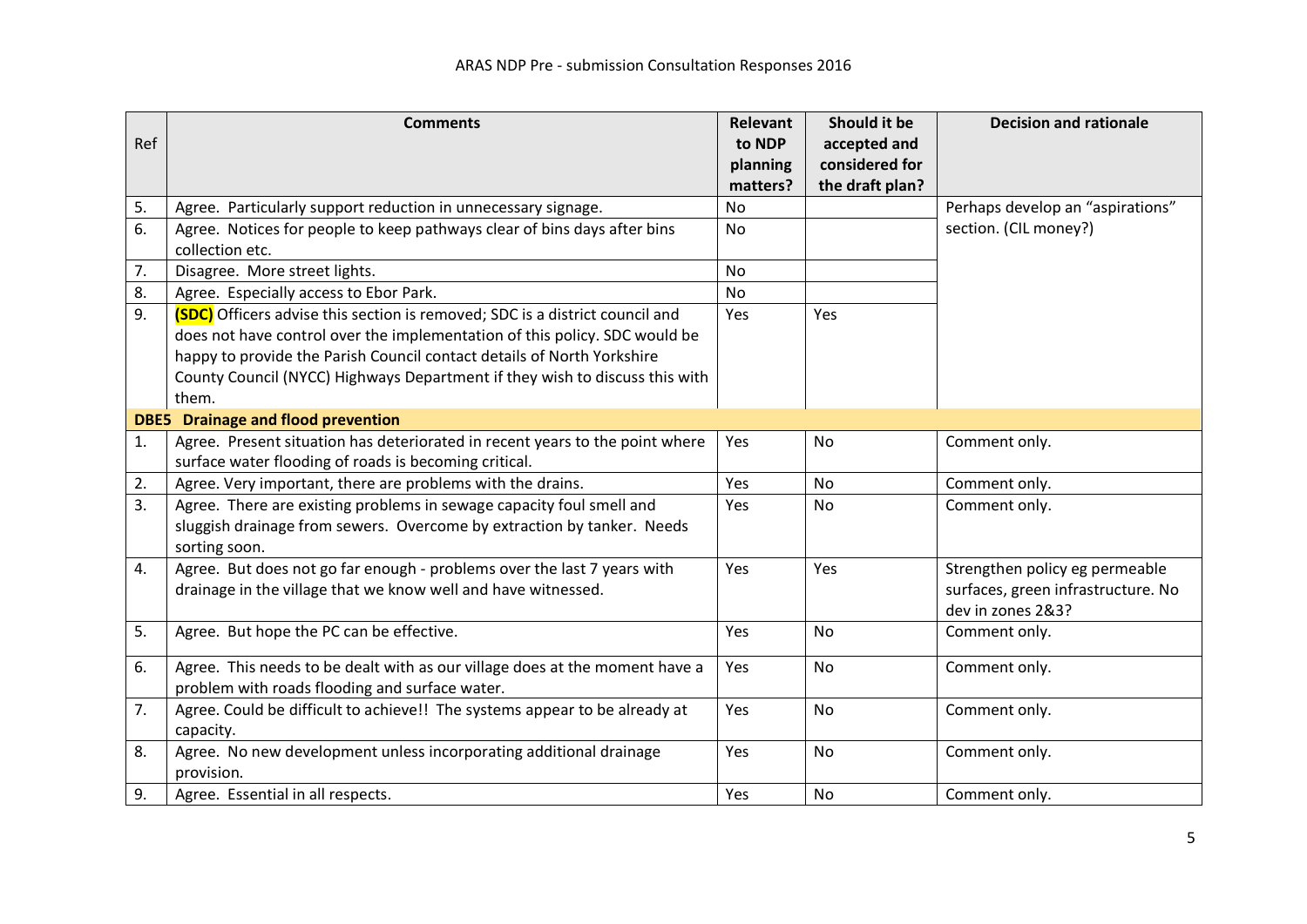|     | <b>Comments</b>                                                                       | <b>Relevant</b> | Should it be    | <b>Decision and rationale</b>    |
|-----|---------------------------------------------------------------------------------------|-----------------|-----------------|----------------------------------|
| Ref |                                                                                       | to NDP          | accepted and    |                                  |
|     |                                                                                       | planning        | considered for  |                                  |
|     |                                                                                       | matters?        | the draft plan? |                                  |
| 10  | Don't know. There is a problem with drains flooding at the bottom of our              | Yes             | <b>No</b>       | Yorkshire Water responsibility.  |
|     | street. Before any significant number of houses are built these issues of             |                 |                 |                                  |
|     | flooding need to be fixed, so it's not added to the problem.                          |                 |                 |                                  |
| 11  | Agree. But should not cause drainage problems to adjacent properties.                 | Yes             | <b>No</b>       | Comment only.                    |
|     | DBE5 Drainage and flood prevention cont'd.                                            |                 |                 |                                  |
| 12  | Agree. How will this be enforced as Yorkshire Water have denied any                   | Yes             | No              | Comment / question only.         |
|     | problems with capacity for all applications to date? This is despite clear            |                 |                 |                                  |
|     | resident evidence and many recent excavations by Yorkshire Water that                 |                 |                 |                                  |
|     | would suggest otherwise.                                                              |                 |                 |                                  |
| 13  | Agree. Especially on Main St. / West End Avenue                                       | Yes             | <b>No</b>       | Comment only.                    |
| 14  | <b>(SDC)</b> This policy does not go any further than local or national policy, it is | Yes             | Yes             | Strengthen policy                |
|     | also the responsibly of Yorkshire Water as the statutory responsible body to          |                 |                 |                                  |
|     | assess and approve this work as part of the planning application stage. This          |                 |                 |                                  |
|     | policy will not add anything to the current SDC planning application                  |                 |                 |                                  |
|     | assessment.                                                                           |                 |                 |                                  |
|     | The plan may wish to consider other water management solutions, such as               |                 |                 |                                  |
|     | permeable surfaces or water runoff and collection methods.                            |                 |                 |                                  |
|     | <b>ELH1</b> Maintaining agricultural land                                             |                 |                 |                                  |
| 1.  | Agree. But does "exceptional circumstances" become a get out clause to                | <b>No</b>       | <b>No</b>       | Comment only.                    |
|     | allow local farmers to develop land?                                                  |                 |                 |                                  |
| 2.  | Agree. We need to keep as much of it as possible.                                     | No              | No              | Comment only.                    |
| 3.  | Agree. Defining 'best and most versatile' is problematic though.                      | Yes             | Yes             | Link back to policy & land       |
|     |                                                                                       |                 |                 | classification to explain best & |
|     |                                                                                       |                 |                 | most versatile.                  |
| 4.  | Agree. Provision of new community facilities of major importance                      | No              | No              | Comment only.                    |
|     | probably on agricultural land.                                                        |                 |                 |                                  |
| 5.  | No response. Policy ELH1 suggests provision of new community facilities if            | No              | No              | Misunderstanding of the policy.  |
|     | agricultural land is used Why has this not been requested on the                      |                 |                 |                                  |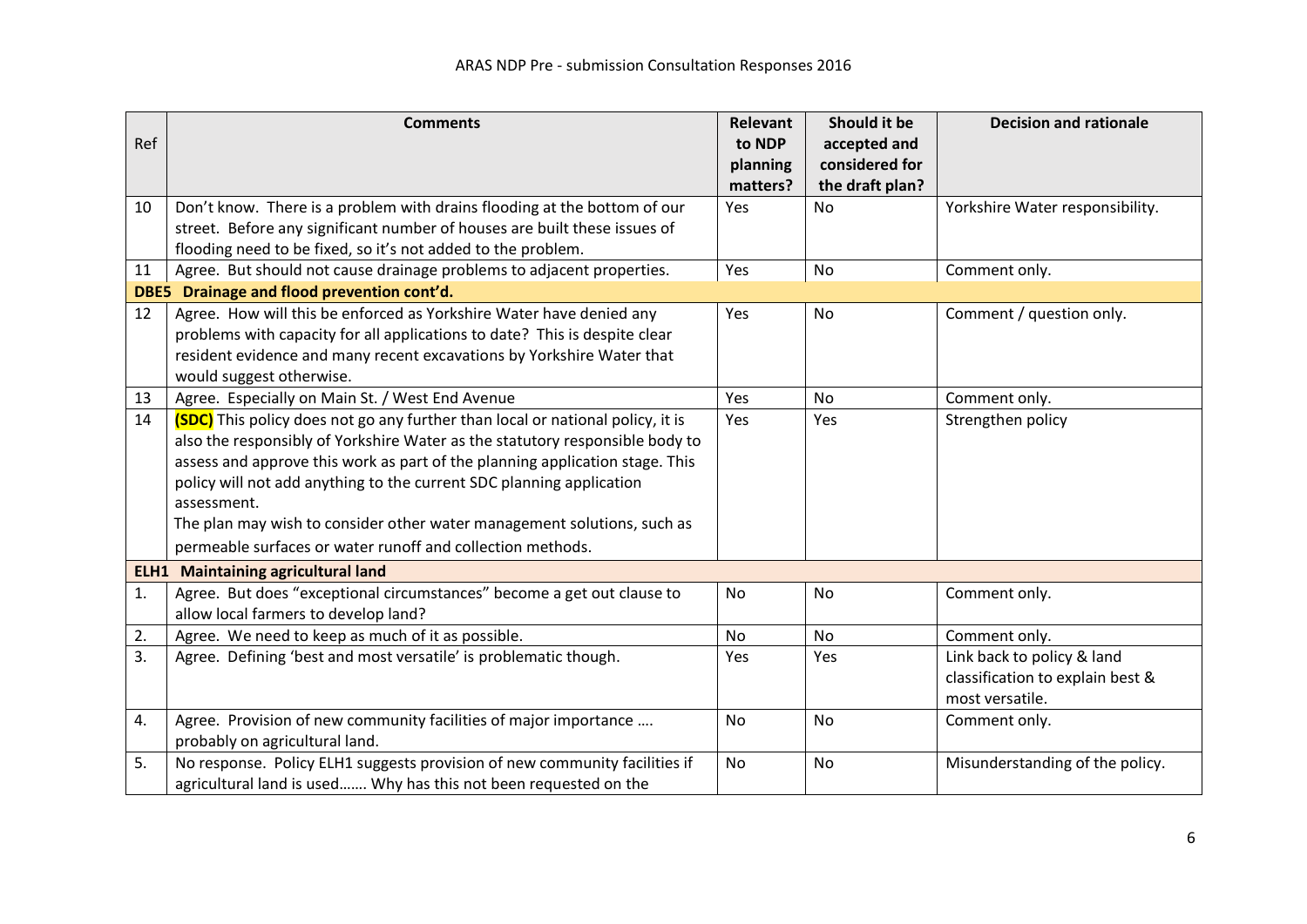|     | <b>Comments</b>                                                                    | <b>Relevant</b>    | Should it be                   | <b>Decision and rationale</b> |
|-----|------------------------------------------------------------------------------------|--------------------|--------------------------------|-------------------------------|
| Ref |                                                                                    | to NDP<br>planning | accepted and<br>considered for |                               |
|     |                                                                                    | matters?           | the draft plan?                |                               |
|     | Hillcrest Development in addition to money for the school. The school does         |                    |                                |                               |
|     | not offer much for anyone over 12 years of age!                                    |                    |                                |                               |
| 6.  | Agree. Development of a motorcross on agricultural land needs to be<br>prevented.  | Yes                | No                             | Covered by the policy.        |
| 7.  | Agree. (Letter 57) Use of the phrase "best and most versatile" does not            |                    | No                             | More clarity of best and most |
|     | seem to provide much protection, if any, in restricting development of             | yes                |                                | versatile.                    |
|     | agricultural land. The current hot topic of 28 houses on the entrance to the       |                    |                                |                               |
|     | village being a case in point. The Agricultural Land Classification submitted      |                    |                                | Get a better map (SDC)        |
|     | with the application indicates that land is classified as Grade 1, 2, 3a, 3b, 4 or |                    |                                |                               |
|     | 5 with Grade 1 being the best and therefore possibly viewed as most                |                    |                                |                               |
|     | versatile. This would suggest that any applicant simply has to get an              |                    |                                |                               |
|     | "independent survey" (although paid for by the applicant) to grade the land        |                    |                                |                               |
|     | as anything but Grade 1. As with the application for the 28 houses that land       |                    |                                |                               |
|     | is apparently on the MAFF maps as Grade 2 but reassessed by the                    |                    |                                |                               |
|     | "independent survey" as Grade 3b which presumably Selby Planning                   |                    |                                |                               |
|     | consider as acceptable for development. Is it not possible to have a policy        |                    |                                |                               |
|     | where proposals for development of agricultural land other than say Grade 4        |                    |                                |                               |
|     | Poor Quality or Grade 5 Very Poor Quality would not be considered other            |                    |                                |                               |
|     | than by exceptional circumstances. This would not stop development of all          |                    |                                |                               |
|     | agricultural land but at least restrict it to only the poorest quality rather than |                    |                                |                               |
|     | what appears to be the current case where anything other than the very             |                    |                                |                               |
|     | best is acceptable for development.                                                |                    |                                |                               |
| 8.  | (Natural England) Soil is a finite resource that fulfils many important            | Yes                | No                             | Comment only.                 |
|     | functions and services (ecosystem services) for society, for example as a          |                    |                                |                               |
|     | growing medium for food, timber and other crops, as a store for carbon and         |                    |                                |                               |
|     | water, as a reservoir of biodiversity and as a buffer against pollution. It is     |                    |                                |                               |
|     | therefore important that the soil resources are protected and used                 |                    |                                |                               |
|     | sustainably as reflected in para 112 of the National Planning Policy               |                    |                                |                               |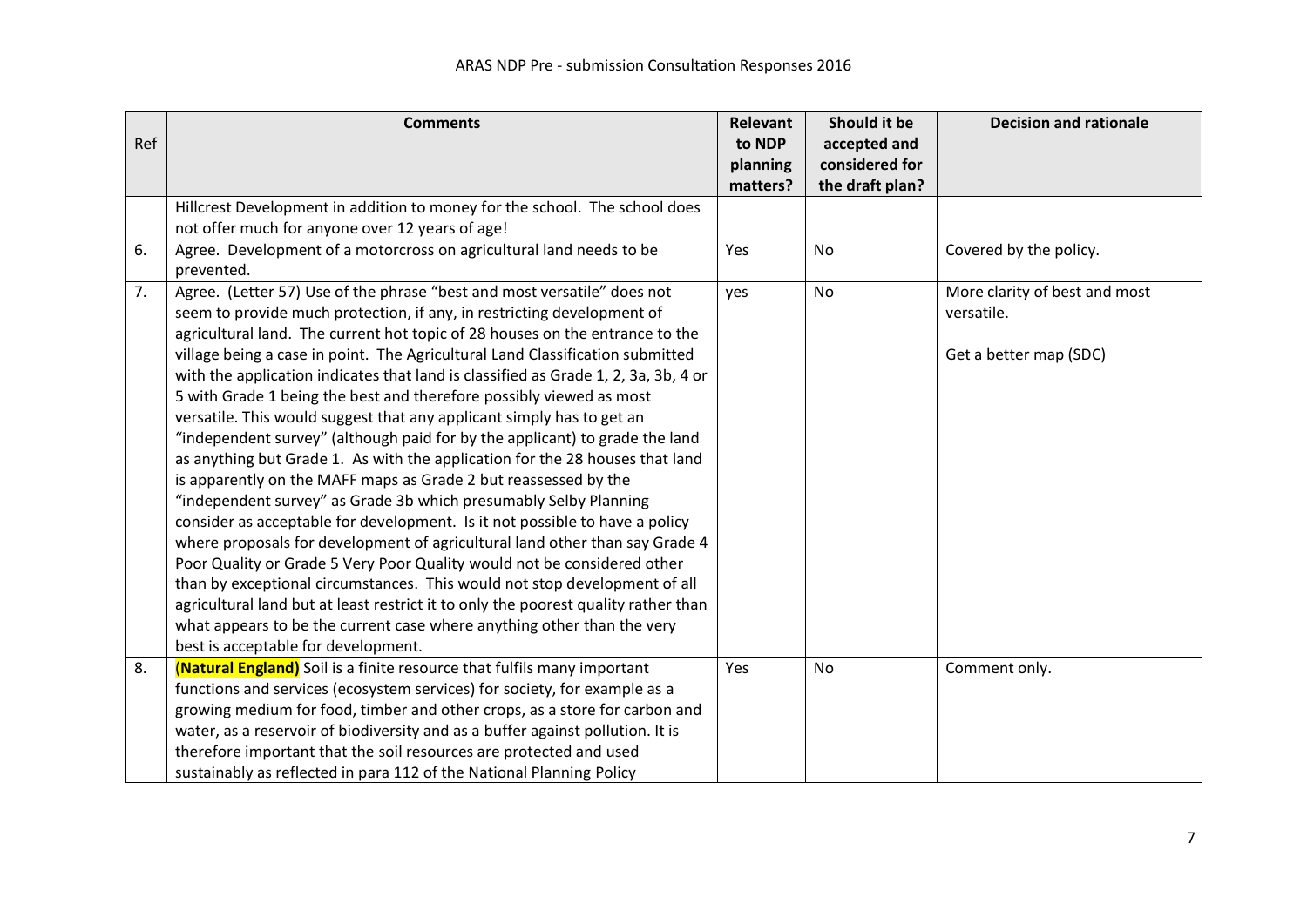|     | <b>Comments</b>                                                               | <b>Relevant</b> | Should it be    | <b>Decision and rationale</b>   |
|-----|-------------------------------------------------------------------------------|-----------------|-----------------|---------------------------------|
| Ref |                                                                               | to NDP          | accepted and    |                                 |
|     |                                                                               | planning        | considered for  |                                 |
|     |                                                                               | matters?        | the draft plan? |                                 |
|     | Framework. Natural England notes the figure on pg22 which illustrates         |                 |                 |                                 |
|     | Defra's 'Agricultural Land Classification -                                   |                 |                 |                                 |
|     | Provisional (England)' dataset and welcomes the protection of best and        |                 |                 |                                 |
|     | most versatile agricultural land provided by Policy ELH1.                     |                 |                 |                                 |
| 9.  | (SDC) Officers have no comments on this policy.                               | -----------     |                 |                                 |
|     | <b>ELH2</b> Enhancing biodiversity                                            |                 |                 |                                 |
| 1.  | Agree. Not only maintained but also improved & enhanced.                      | Yes             | Yes             | Accept & enhance.               |
| 2.  | Agree. But 'should be designed' be better as 'must be designed'?              | No              | No              | Because of uncertainty over eg. |
|     |                                                                               |                 |                 | state of trees.                 |
| 3.  | (Yorkshire Wildlife Trust) The Trust would like to see Policy ELH 2 improved. | Yes             | Yes             | General comments - look to      |
|     | The policy as it stands will hopefully protect biodiversity but in order to   |                 |                 | strengthen policy               |
|     | enhance biodiversity a more proactive approach is needed. I will copy in the  |                 |                 |                                 |
|     | Ryedale biodiversity policy below as an example of a very thorough policy     |                 |                 |                                 |
|     | which aims to enhance biodiversity. Additions to ELH 2 could include          |                 |                 |                                 |
|     | encouraging native species in landscaping, providing enhancements in new      |                 |                 |                                 |
|     | building for wildlife such as bats and birds, and supporting the inclusion of |                 |                 |                                 |
|     | species rich grassland in planting schemes to protect pollinators such as     |                 |                 |                                 |
|     | butterflies and bees. As well as specifically mentioning trees and woodland   |                 |                 |                                 |
|     | there could also be a mention of the very important floodplain grasslands     |                 |                 |                                 |
|     | which are found along the River Ouse and River Wharfe                         |                 |                 |                                 |
|     | http://www.floodplainmeadows.org.uk/                                          |                 |                 |                                 |
| 4.  | (Natural England) Natural England considers that Neighbourhood plans and      |                 |                 | Supportive comments             |
|     | proposals may provide opportunities to enhance the character and local        |                 |                 |                                 |
|     | distinctiveness of the surrounding natural and built environment, use         |                 |                 |                                 |
|     | natural resources more sustainably and bring benefits for the local           |                 |                 |                                 |
|     | community, for example through green space provision and access to and        |                 |                 |                                 |
|     | contact with nature. We therefore welcome the protection and                  |                 |                 |                                 |
|     | enhancement to the natural environment and access to the natural              |                 |                 |                                 |
|     | environment provided by policies ELH2 ELH3 and ELH5.                          |                 |                 |                                 |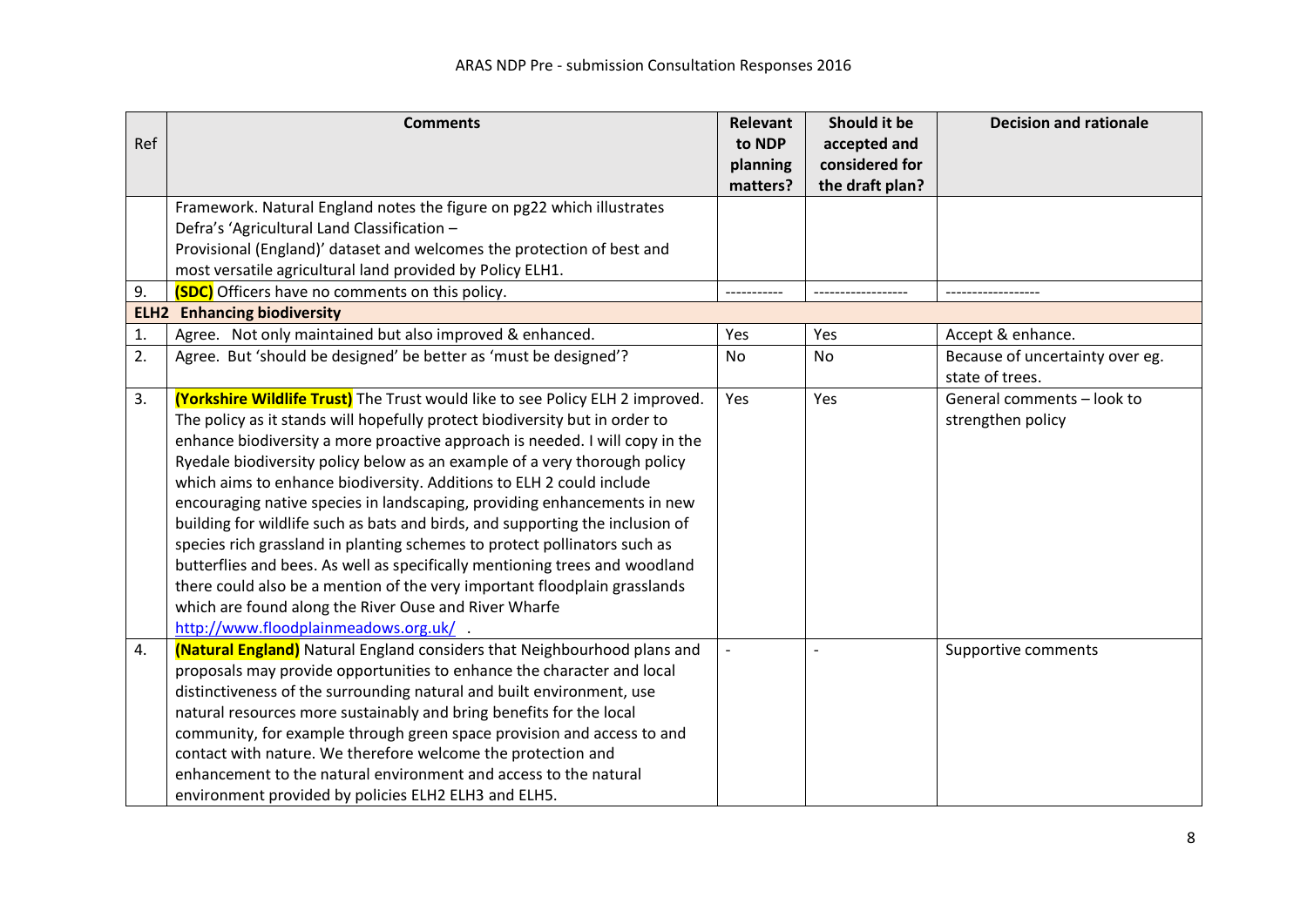|     | <b>Comments</b>                                                                                                                                                                                                                                                                                                                                                                                                                                                                                                                                                                                                                                                                                                                                                                                                                                                                                                                          | <b>Relevant</b> | Should it be    | <b>Decision and rationale</b>                                                            |
|-----|------------------------------------------------------------------------------------------------------------------------------------------------------------------------------------------------------------------------------------------------------------------------------------------------------------------------------------------------------------------------------------------------------------------------------------------------------------------------------------------------------------------------------------------------------------------------------------------------------------------------------------------------------------------------------------------------------------------------------------------------------------------------------------------------------------------------------------------------------------------------------------------------------------------------------------------|-----------------|-----------------|------------------------------------------------------------------------------------------|
| Ref |                                                                                                                                                                                                                                                                                                                                                                                                                                                                                                                                                                                                                                                                                                                                                                                                                                                                                                                                          | to NDP          | accepted and    |                                                                                          |
|     |                                                                                                                                                                                                                                                                                                                                                                                                                                                                                                                                                                                                                                                                                                                                                                                                                                                                                                                                          | planning        | considered for  |                                                                                          |
|     |                                                                                                                                                                                                                                                                                                                                                                                                                                                                                                                                                                                                                                                                                                                                                                                                                                                                                                                                          | matters?        | the draft plan? |                                                                                          |
| 5.  | <b>(SDC)</b> Officers strongly advise the wording of this policy is changed, as it<br>stands the tree survey stipulation is currently required for all development.<br>This will have to be read as the legal definition of development, meaning all<br>development of any size or nature will require a tree survey. This will result<br>for example in a householder garage application on brownfield land<br>requiring a tree survey regardless of there being any trees in the<br>proximately.<br>Officers also believe the request for a biodiversity or habitat survey is also<br>unreasonable for all development as above. Officers suggest this is refined<br>to achieve the aim of the policy while not being overly restrictive.                                                                                                                                                                                              | Yes             | <b>Yes</b>      | Refine the policy- alter to show<br>where appropriateness/difference?                    |
| 6.  | <b>(NYCC)</b> The policy on "enhancing biodiversity" (section 4.4.2, policy ELH2) is<br>actually a protection policy as it talks about identifying (through survey)<br>important features and habitats and designing proposals to ensure that<br>these are retained. There is no mention of enhancement for biodiversity<br>which means the policy is misleading. The policy should either be re titled to<br>something like "protection of biodiversity" or it could expand the text to<br>include information on enhancement and be re titled "protection and<br>enhancement of biodiversity". Our preference would be for the second<br>option as national policy advocates enhancement for biodiversity on all<br>developments, where possible. The NPPF wording from para 118 might be<br>useful in updating this section. It reads "opportunities to incorporate<br>biodiversity in and around developments should be encouraged;" | Yes             | Yes             | Protecting biodiversity AND<br>enhancing - expand or add to<br>policy to do both things. |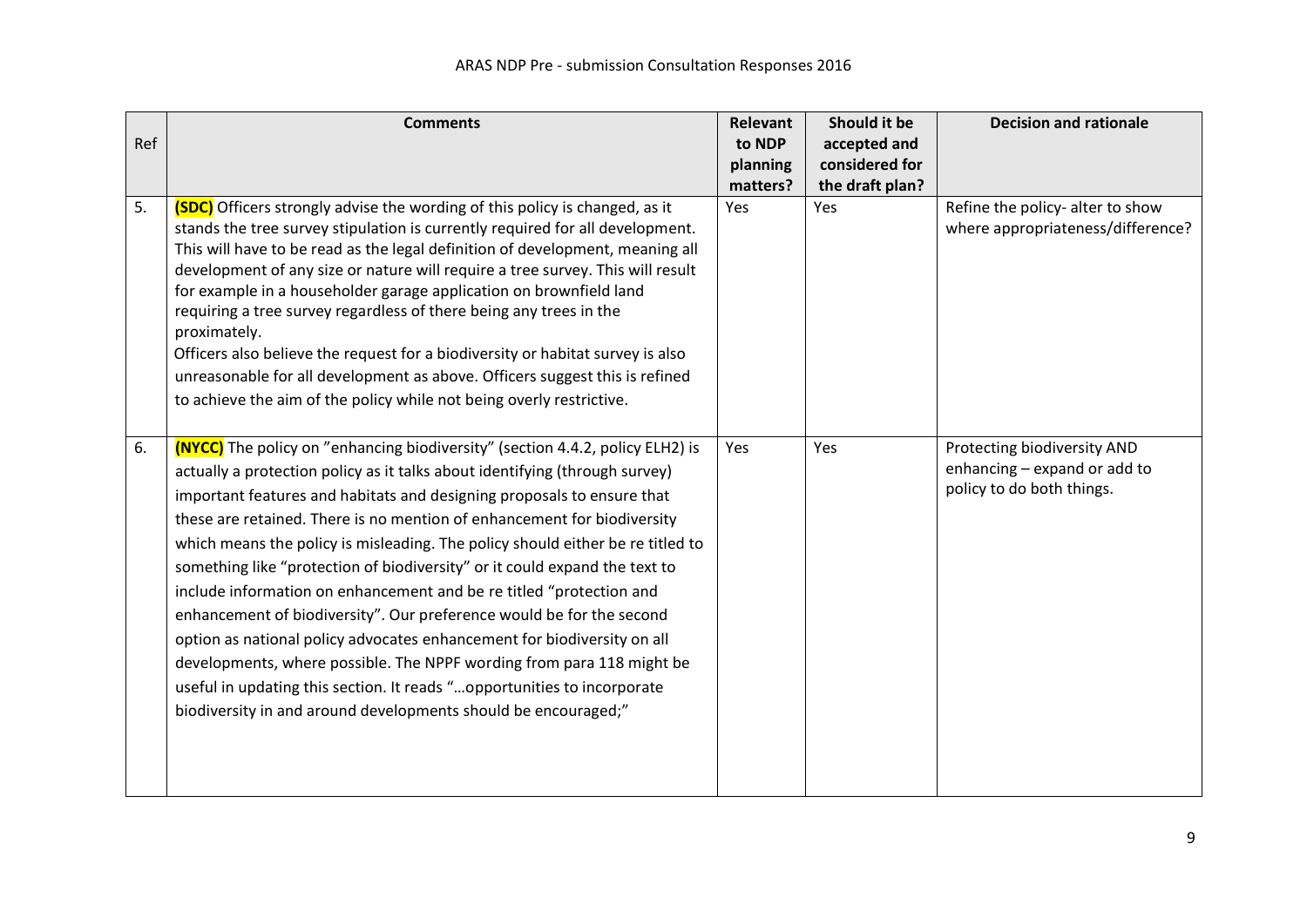|     | <b>Comments</b>                                                                       | Relevant | Should it be    | <b>Decision and rationale</b>     |
|-----|---------------------------------------------------------------------------------------|----------|-----------------|-----------------------------------|
| Ref |                                                                                       | to NDP   | accepted and    |                                   |
|     |                                                                                       | planning | considered for  |                                   |
|     |                                                                                       | matters? | the draft plan? |                                   |
|     | <b>ELH3</b> Green corridors                                                           |          |                 |                                   |
| 1.  | Agree. Banks of The Fleet should be cut back to allow maximum water flow              | No       | No              | Comment only.                     |
|     | & minimise flooding.                                                                  |          |                 |                                   |
| 2.  | (Yorkshire Wildlife trust) The Trust is pleased to see the mapping and policy         | Yes      | No              | Comment only.                     |
|     | ELH3 for Green Corridors which are very important for wildlife.                       |          |                 |                                   |
| 3.  | (SDC) Officers have no comments on this policy.                                       |          |                 |                                   |
|     | ELH4 Renewable energy (Policy to be removed on advice)                                |          |                 |                                   |
| 1.  | Agree. But do not spoil with out of scale wind turbines.                              |          |                 |                                   |
| 2.  | Agree. No windfarms please!                                                           |          |                 |                                   |
| 3.  | Agree. But in all cases these systems should be for new properties only.              |          |                 |                                   |
| 4.  | Don't know. I would need more information before making a judgement                   |          |                 |                                   |
|     | regarding type & scale.                                                               |          |                 |                                   |
| 5.  | Disagree. Don't want to open ourselves up to wind/solar farms.                        |          |                 |                                   |
| 6.  | Disagree. No wind farms.                                                              |          |                 |                                   |
| 7.  | Disagree. We do not need these blots on the landscape spoiling our village.           |          |                 |                                   |
| 8.  | Agree. Make sure properties that are planned and agreed, which promise                |          |                 |                                   |
|     | such energy, deliver.                                                                 |          |                 |                                   |
| 9.  | Agree. But do not support use of wind turbines.                                       |          |                 | Policy to be removed (SDC advice) |
| 10  | Disagree. Not strong enough.                                                          |          |                 |                                   |
| 11  | (Yorkshire Wildlife trust) Policy ELH 4 could possibly include measures to            |          |                 |                                   |
|     | ensure new developments reach the highest standards for energy efficiency             |          |                 |                                   |
|     | which will reduce carbon emissions                                                    |          |                 |                                   |
| 12  | <b>(SDC)</b> Due to a change in national policy, officers would point out that policy | Yes      | Yes             |                                   |
|     | ELH4 effectively makes Appleton Roebuck the only area in the district which           |          |                 |                                   |
|     | can accommodate wind turbines. This policy sets out criteria for their                |          |                 |                                   |
|     | installation which currently no other areas in the district have. This therefore      |          |                 |                                   |
|     | identifies Appleton Roebuck as being the only settlement in the district              |          |                 |                                   |
|     | which is not only allowing wind turbines, but actively encouraging their              |          |                 |                                   |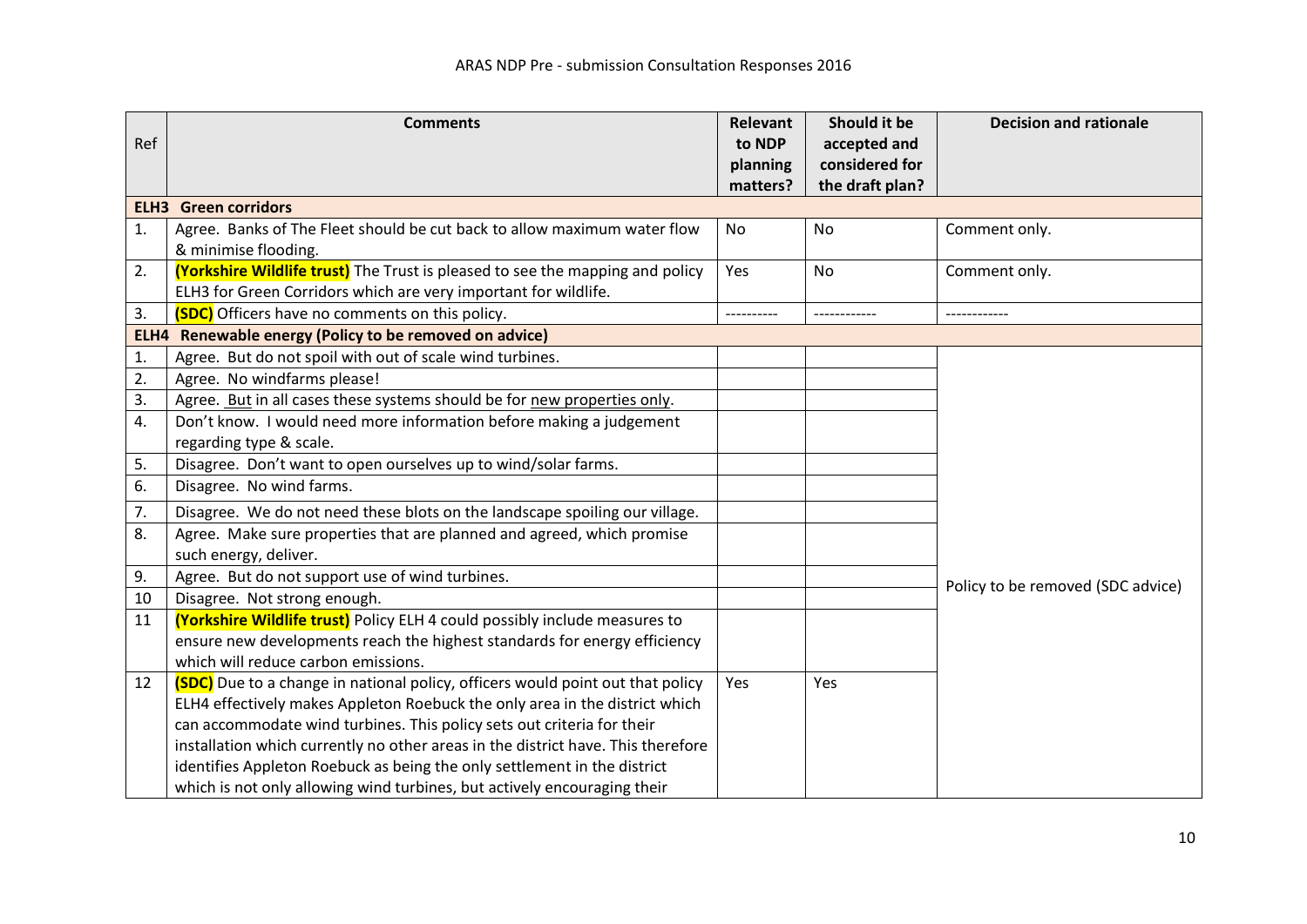|     | <b>Comments</b>                                                                 | <b>Relevant</b> | Should it be    | <b>Decision and rationale</b> |
|-----|---------------------------------------------------------------------------------|-----------------|-----------------|-------------------------------|
| Ref |                                                                                 | to NDP          | accepted and    |                               |
|     |                                                                                 | planning        | considered for  |                               |
|     | installation. The aims of this policy and what it actually delivers may need to | matters?        | the draft plan? |                               |
|     | be considered.                                                                  |                 |                 |                               |
|     | ELH5 Rights of way (policy to be removed)                                       |                 |                 |                               |
| 1.  | Agree. Some footpaths are closed off at present. These should be re-            |                 |                 |                               |
|     | opened.                                                                         |                 |                 |                               |
| 2.  | Agree. Also better signposting of rights of way would be welcome.               |                 |                 |                               |
| 3.  | Agree. Footpath Officer for North Yorks could help with this. (Steve Wood       |                 |                 |                               |
|     | 0113 893121)                                                                    |                 |                 | Policy to be removed and      |
| 4.  | Agree. Local landowners should also help with the upkeep of rights of way.      |                 |                 | assimilated into Policy H1    |
|     |                                                                                 |                 |                 |                               |
| 5.  | Agree. Maintenance of some of these is an issue. ie overgrown and rutted        |                 |                 |                               |
|     | by tractors.                                                                    |                 |                 |                               |
| 6.  | Agree. Need to monitor some local farmers not encouraging use. Also             |                 |                 |                               |
|     | problem with Smiths.                                                            |                 |                 |                               |
| 7.  | (SDC) Officers advise this section is removed; SDC is a district council and    | Yes             | Yes             |                               |
|     | does not have control over the implementation of this policy. SDC would be      |                 |                 |                               |
|     | happy to provide the contact details of NYCC Highways Department if they        |                 |                 |                               |
|     | wish to discuss this with them.                                                 |                 |                 |                               |
|     | <b>ELH6</b> Historic rural environment                                          |                 |                 |                               |
| 1.  | Disagree. Zero tolerance?                                                       | <b>No</b>       | No              | Comment only.                 |
| 2.  | Agree. Eg. Brumber Mill?                                                        | Yes             | Yes             | Amend policy.                 |
| 3.  | Disagree. Your statement is confused. Agree modest scale developments           | Yes             | Yes             | Amend policy.                 |
|     | with relatively little impact. The second part of your statement should be      |                 |                 |                               |
|     | irrelevant.                                                                     |                 |                 |                               |
| 4.  | Disagree. I do not wish to see developments outside of current                  | Yes             | Yes             | Amend policy.                 |
|     | development limits.                                                             |                 |                 |                               |
| 5.  | (SDC) Officers would advise the wording of this policy is reviewed as it could  | Yes             | Yes             | Amend policy.                 |
|     | effectively encourage development outside of development limits.                |                 |                 |                               |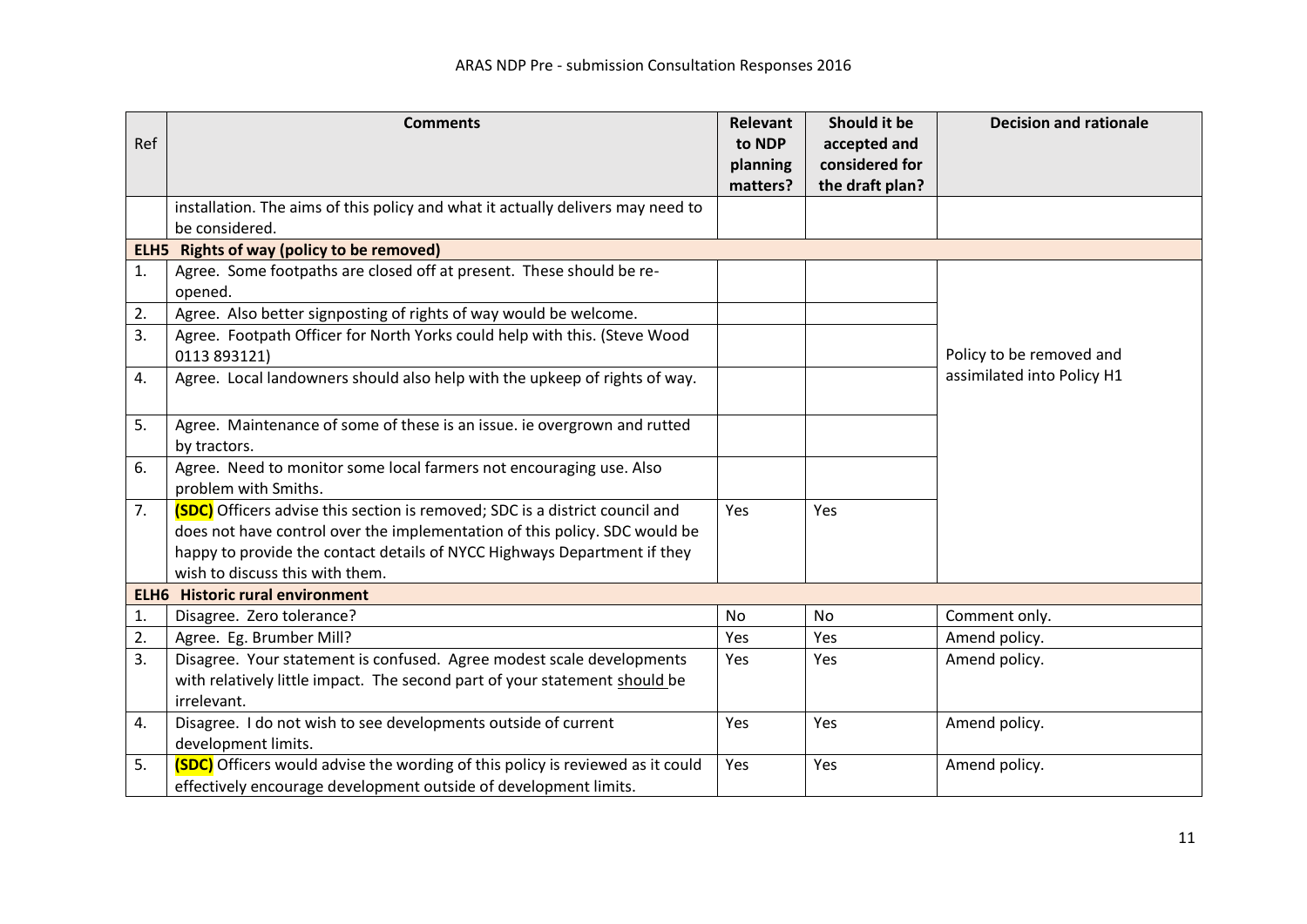|     | <b>Comments</b>                                                                 | <b>Relevant</b> | Should it be    | <b>Decision and rationale</b>         |
|-----|---------------------------------------------------------------------------------|-----------------|-----------------|---------------------------------------|
| Ref |                                                                                 | to NDP          | accepted and    |                                       |
|     |                                                                                 | planning        | considered for  |                                       |
|     |                                                                                 | matters?        | the draft plan? |                                       |
| 6.  | <b>(NYCC)</b> Policy ELH6 Historic Rural Environment could apply to all         | Yes             | Yes             | Amend remove "outside                 |
|     | countryside, and could be expanded to be more explicit in relation to the       |                 |                 | development limits"                   |
|     | airfield. It could also be expanded to promote enhancement of landscape         |                 |                 |                                       |
|     | character and local distinctiveness including hedgerow and hedgerow tree        |                 |                 | Enhancing landscape.                  |
|     | restoration, wildlife buffers to arable fields and watercourses etc.            |                 |                 |                                       |
|     | H1 Housing scale, location and density                                          |                 |                 |                                       |
| 1.  | Agree. (But) I think we should resist backfill (backland) but allow in-fill (ie | Yes             | <b>No</b>       | Policy already covers this            |
|     | building in back gardens) as this is an unobtrusive way of providing houses     |                 |                 |                                       |
|     | to keep families coming into the school.                                        |                 |                 |                                       |
| 2.  | Agree. More care in access to Main Street required, narrowing for a site line   | Yes             | Yes             | Slight re-wording of d)? Re-visit the |
|     | (done before) not acceptable!                                                   |                 |                 | policy.                               |
| 3.  | Agree. Much better.                                                             | <b>No</b>       | <b>No</b>       | Comment only.                         |
| 4.  | Agree. Attention must be paid to traffic & parking.                             | <b>No</b>       | <b>No</b>       | Comment only.                         |
| 5.  | Agree. Again, as long as developers stick to these proposals.                   | <b>No</b>       | <b>No</b>       | Comment only.                         |
| 6.  | Disagree. Sewers etc need upgrades before any more building.                    | <b>No</b>       | <b>No</b>       | Yorkshire Water responsibility.       |
| 7.  | No response. Not sure what is meant by "unacceptable vehicle                    | Yes             | Yes             | Unacceptable? Re-visit the            |
|     | movements".                                                                     |                 |                 | wording.                              |
| 8.  | Agree. Although how will new houses affect the school intake?                   | Yes             | <b>No</b>       | Question only / NYCC                  |
|     |                                                                                 |                 |                 | responsibility.                       |
| 9.  | Don't know. We are worried that expansion into what are currently, green        | <b>No</b>       | No              | Comment only.                         |
|     | spaces & fields may occur.                                                      |                 |                 |                                       |
| 10  | Agree. Car parking provision very important & impact on current drainage &      | <b>No</b>       | <b>No</b>       | Comment only.                         |
|     | sewage facilities.                                                              |                 |                 |                                       |
| 11  | Agree. But with the addition e) Road access to new housing developments         | Yes             | Yes             | Justified because of community        |
|     | from existing roads must be positioned so as not to compromise road safety.     |                 |                 | request. But can only be enforced     |
|     | In addition, in the case of developments of more than 4 dwellings, such road    |                 |                 | on developments of all new            |
|     | access must be wide enough to allow vehicles to safely enter and exit the       |                 |                 | dwellings.                            |
|     | development at the same time.                                                   |                 |                 |                                       |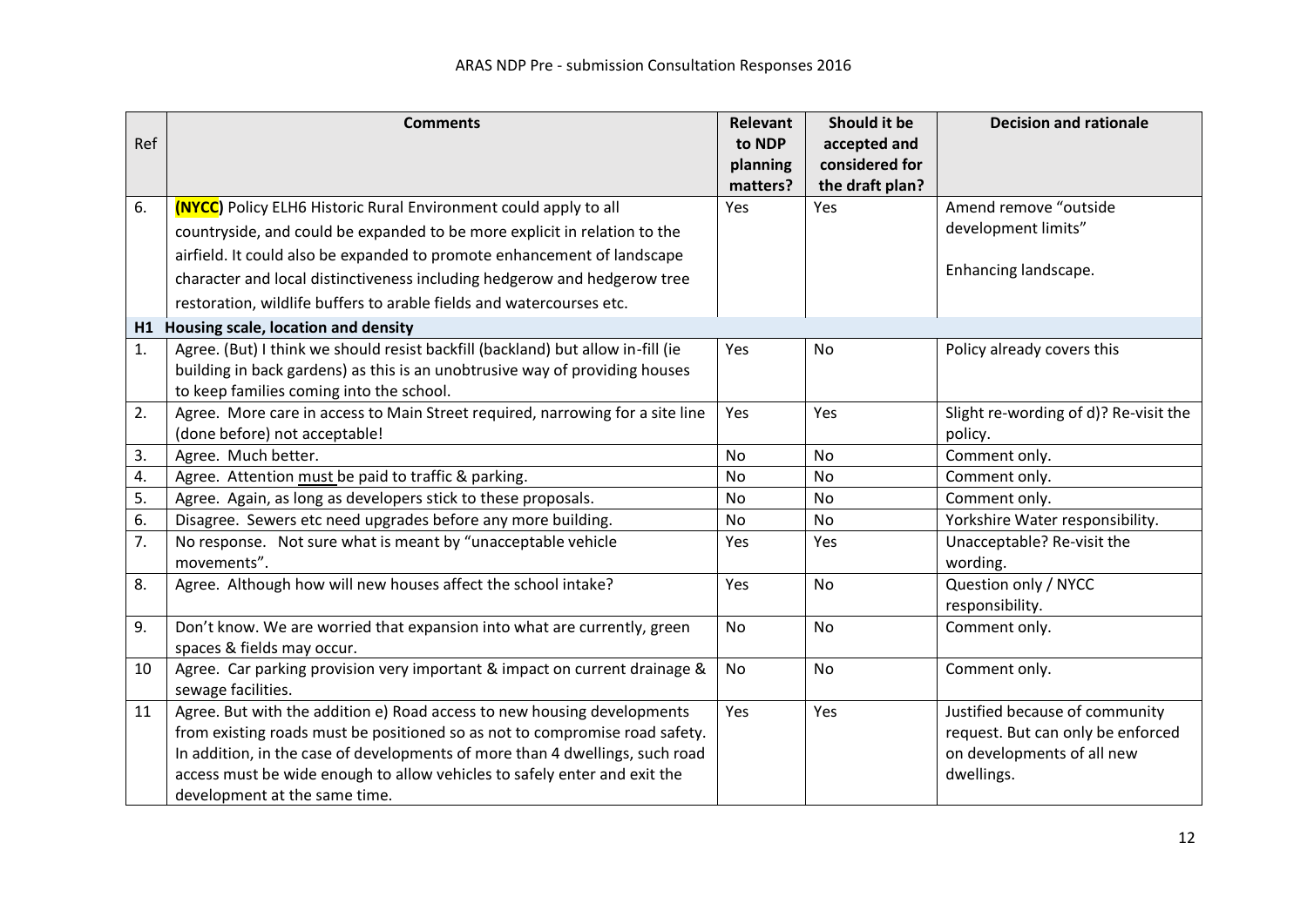|     | <b>Comments</b>                                                                                                         | <b>Relevant</b> | Should it be    | <b>Decision and rationale</b>       |
|-----|-------------------------------------------------------------------------------------------------------------------------|-----------------|-----------------|-------------------------------------|
| Ref |                                                                                                                         | to NDP          | accepted and    |                                     |
|     |                                                                                                                         | planning        | considered for  |                                     |
|     |                                                                                                                         | matters?        | the draft plan? |                                     |
| 12  | Disagree. Limiting to 10 units does not necessarily provide the right type of                                           | Yes             | <b>No</b>       | 10 units is a robust number         |
|     | development.                                                                                                            |                 |                 | reached after community             |
|     |                                                                                                                         |                 |                 | consultation. It is also linked to  |
|     |                                                                                                                         |                 |                 | SDC's definition of 'small scale'.  |
| 13  | Don't know. Each application should be judged on its own merits. Stating or                                             | No              | No              | As stated above, 10 units is linked |
|     | providing a maximum number of new homes for a development provides a                                                    |                 |                 | to Household survey and SDC         |
|     | target number for developers. If the development plan is robust, the parish                                             |                 |                 | definition of 'small scale'         |
|     | may agree a larger development in one area and a smaller one elsewhere.                                                 |                 |                 | development.                        |
|     | The sufficiency of the plan's details is crucial so that development may be                                             |                 |                 |                                     |
|     | approved or supported but within limitations of the plan.                                                               | <b>No</b>       | <b>No</b>       |                                     |
| 14  | Agree. Many properties have parking spaces which are not used and park                                                  |                 |                 | Highways responsibility.            |
| 15  | on the road. Can the PC do anything about it?<br>Agree. Small scale developments should be up to 6 houses to fulfil the | Yes             | <b>No</b>       | 10 units linked to Household        |
|     | necessity of low/negligible impact on infrastructure of the village - drains,                                           |                 |                 | survey and SDC definition of 'small |
|     | traffic, parking, visual impact, refuse collection, delivery vehicles - would be                                        |                 |                 | scale' development.                 |
|     | compromised by anything bigger.                                                                                         |                 |                 |                                     |
| 16  | Disagree. Policy H1 does not preclude successive adjacent developments of                                               | Yes             | <b>No</b>       | This cannot be addressed by the     |
|     | less than 10 units which ultimately result in a larger overall development.                                             |                 |                 | policy.                             |
|     | Policy H1 also does not specifically prohibit development of garden space or                                            |                 |                 |                                     |
|     | 'backland' which I think it should in order to support the stated objective.                                            |                 |                 |                                     |
| 17  | Disagree. 5 units would be max for small scale.                                                                         | Yes             | No              | 10 units linked to Household        |
|     |                                                                                                                         |                 |                 | survey and SDC policy definition of |
|     |                                                                                                                         |                 |                 | 'small scale'.                      |
| 18  | Agree. Not to add to flooding or drainage problems.                                                                     | Yes             | <b>No</b>       | Already covered in the policy.      |
| 19  | Agree. (Letter 57) How can this be enforced? Again reference the                                                        | <b>No</b>       | <b>No</b>       | Highways responsibility.            |
|     | application for 28 houses where the applicant has paid for yet another                                                  |                 |                 |                                     |
|     | "independent survey" that surprisingly indicates there will be minimal                                                  |                 |                 |                                     |
|     | increase in through traffic. However, this seems to be based on a load of                                               |                 |                 |                                     |
|     | general national statistical data that therefore cannot take into account the                                           |                 |                 |                                     |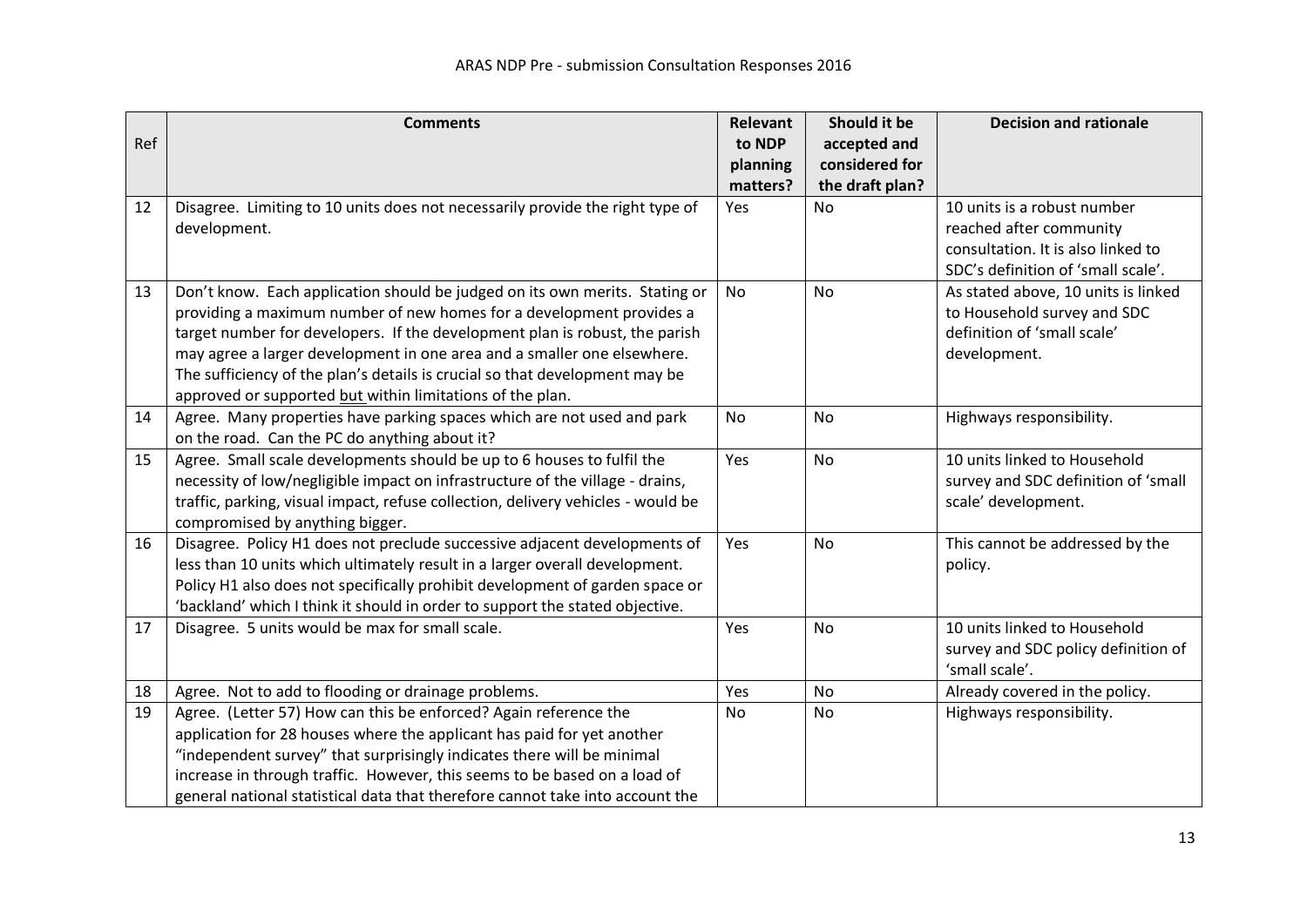|     | <b>Comments</b>                                                                                                                                   | <b>Relevant</b> | Should it be    | <b>Decision and rationale</b>       |  |  |
|-----|---------------------------------------------------------------------------------------------------------------------------------------------------|-----------------|-----------------|-------------------------------------|--|--|
| Ref |                                                                                                                                                   | to NDP          | accepted and    |                                     |  |  |
|     |                                                                                                                                                   | planning        | considered for  |                                     |  |  |
|     |                                                                                                                                                   | matters?        | the draft plan? |                                     |  |  |
|     | specifics of the development by which time it is too late and we the existing                                                                     |                 |                 |                                     |  |  |
|     | residents live with the consequences. Another survey I have viewed<br>suggests that an average family occupied house can generate up to 7 vehicle |                 |                 |                                     |  |  |
|     | movements per day. If you take this as factual but apply a conservative 5                                                                         |                 |                 |                                     |  |  |
|     | movements per day x 28 houses you have a potential 140 vehicle                                                                                    |                 |                 |                                     |  |  |
|     | movements per day from the site. Whilst a good percentage will be work                                                                            |                 |                 |                                     |  |  |
|     | related trips in and out that access the A64, most local residents would                                                                          |                 |                 |                                     |  |  |
|     | argue that by far the biggest percentage would be through the village to                                                                          |                 |                 |                                     |  |  |
|     | access the school, Copmanthorpe, Bishopthorpe and York. Therefore in                                                                              |                 |                 |                                     |  |  |
|     | order to enforce this policy who sets the criteria, decides what is a                                                                             |                 |                 |                                     |  |  |
|     | significant increase, Parish Council, Selby Planning, Highways or the                                                                             |                 |                 |                                     |  |  |
|     | applicant by means of an "independent survey"?                                                                                                    |                 |                 |                                     |  |  |
|     |                                                                                                                                                   |                 |                 |                                     |  |  |
| 20  | Disagree. (Letter 34) Whilst small scale developments may be appropriate                                                                          | <b>No</b>       | <b>No</b>       | Policy was removed because          |  |  |
|     | for the Village, the number of houses should not be restricted to less than                                                                       |                 |                 | irrelevant. Opening up              |  |  |
|     | 10 units. Each application should be considered on its merits. Reference to                                                                       |                 |                 | development in Greenbelt.           |  |  |
|     | under 10 units should be removed from Policy H1.                                                                                                  |                 |                 |                                     |  |  |
|     | Policy H1 references para 55 of the NPPF, but is selective. In line with the                                                                      |                 |                 |                                     |  |  |
|     | findings of the Residential Survey of 2013 (page 59 of NDP), the following                                                                        |                 |                 |                                     |  |  |
|     | should be added to the Policy:                                                                                                                    |                 |                 |                                     |  |  |
|     | e) New homes will be acceptable where they would re-use redundant or                                                                              |                 |                 |                                     |  |  |
|     | disused buildings leading to an enhancement to the immediate setting.                                                                             |                 |                 |                                     |  |  |
| 21  | <b>(SDC)</b> Officers would advise the explanation of this policy is expanded and                                                                 | Yes             | Yes             | Expand the explanation for clarity. |  |  |
|     | that there is evidence and background documents to support the proposed<br>numbers.                                                               |                 |                 | Develop evidence base.              |  |  |
|     |                                                                                                                                                   |                 |                 |                                     |  |  |
| H2  | <b>Housing mix</b>                                                                                                                                |                 |                 |                                     |  |  |
| 1.  | Agree. Need more small + medium houses.                                                                                                           | No              | No              | Comment only.                       |  |  |
|     |                                                                                                                                                   |                 |                 |                                     |  |  |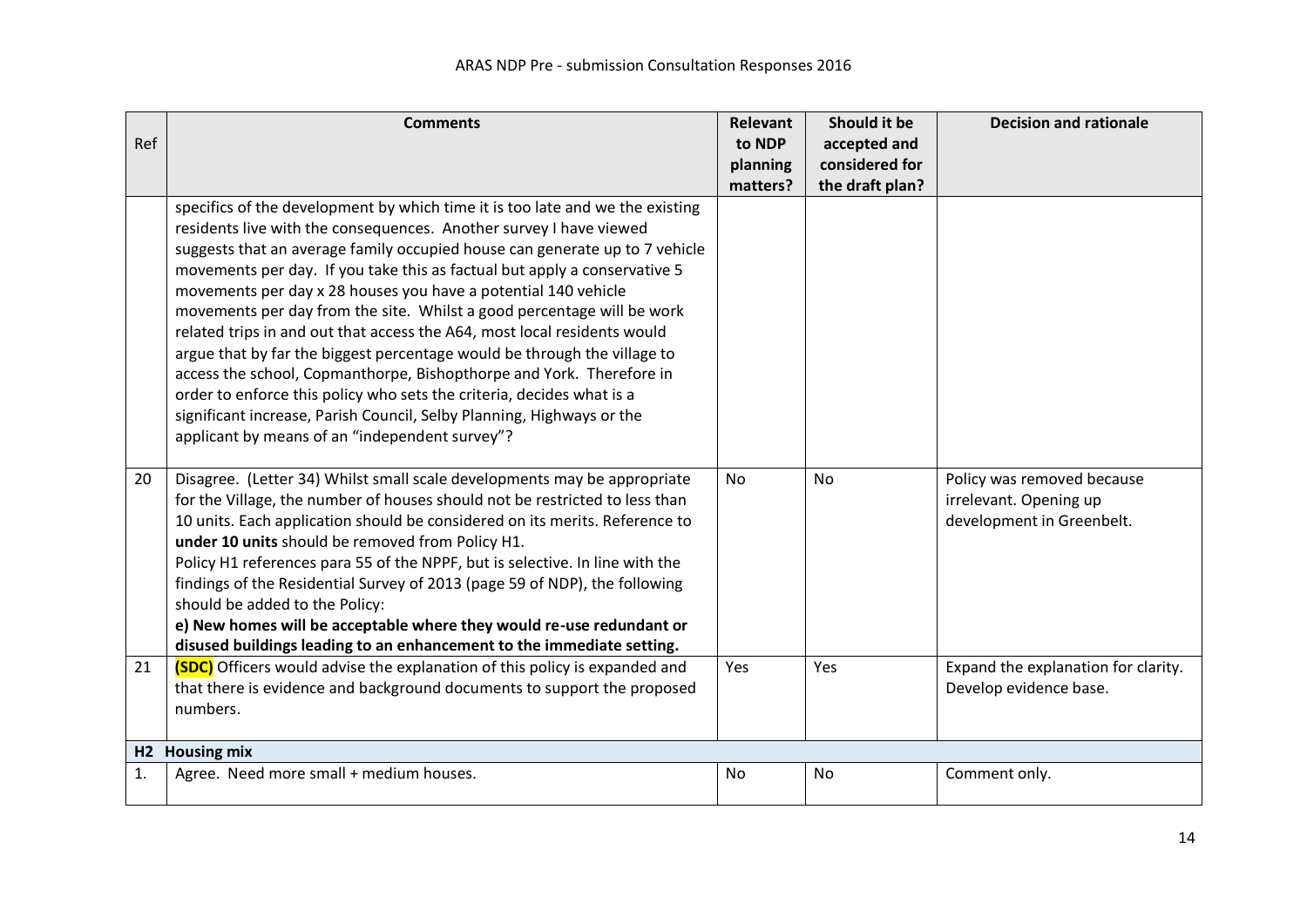|     | <b>Comments</b>                                                                                                                                          | <b>Relevant</b> | Should it be    | <b>Decision and rationale</b>                               |
|-----|----------------------------------------------------------------------------------------------------------------------------------------------------------|-----------------|-----------------|-------------------------------------------------------------|
| Ref |                                                                                                                                                          | to NDP          | accepted and    |                                                             |
|     |                                                                                                                                                          | planning        | considered for  |                                                             |
|     |                                                                                                                                                          | matters?        | the draft plan? |                                                             |
| 2.  | Agree. More homes for the elderly.                                                                                                                       | No              | <b>No</b>       | Comment only.                                               |
| 3.  | Disagree. We feel that the affordable housing complex existing in the village                                                                            | <b>No</b>       | <b>No</b>       | Policy is not about affordable                              |
|     | is sufficient for our needs. Very few elderly people applied hence the                                                                                   |                 |                 | housing but about size & types &                            |
|     | designated second bungalow was offered to younger people and if the                                                                                      |                 |                 | mix of prices. Comment is out of                            |
|     | village cannot offer sufficient people to fill those houses it is opened up to                                                                           |                 |                 | context. Household survey                                   |
|     | anyone in North Yorkshire who qualifies to whatever rules are in place at the                                                                            |                 |                 | demonstrated a need for elderly                             |
|     | time.                                                                                                                                                    |                 |                 | housing etc.                                                |
| 4.  | Disagree. The mix should be price. I don't believe there is a call for                                                                                   | <b>No</b>       | <b>No</b>       | Comment only.                                               |
|     | elderly/disabled homes as these haven't been snapped up by these people                                                                                  |                 |                 |                                                             |
|     | with the new affordable housing.                                                                                                                         |                 |                 |                                                             |
| 5.  | Disagree. (Letter 34) Policy H2 refers to Housing Mix. It is correct to make<br>reference to the SHMA as noted above. However, we question the reference | Yes             | Yes             | Revisit the wording.<br>In an 'Aspirations' section plan to |
|     | to the Housing Needs Survey, which was undertaken in 2007, almost a                                                                                      |                 |                 | update the survey to further                                |
|     | decade ago now. The SHMA is a more up to date document. It is not                                                                                        |                 |                 | inform H <sub>2</sub>                                       |
|     | appropriate to single out provision for "young families and the elderly". Para                                                                           |                 |                 |                                                             |
|     | 50 of the NPPF reinforces this. It is about providing a wide choice of high                                                                              |                 |                 | The most recent HNS/HMA                                     |
|     | quality homes, not limited to certain groups.                                                                                                            |                 |                 |                                                             |
|     |                                                                                                                                                          |                 |                 | Project = new HNS.                                          |
| 6.  | (SDC) Officers have no comments on this policy                                                                                                           |                 |                 |                                                             |
| H3  | <b>Car parking</b>                                                                                                                                       |                 |                 |                                                             |
| 1.  | Agree. But  parking is a problem on Main Street. Recent developments                                                                                     | Yes             | No              | Comment only.                                               |
|     | have only provided one space when the household has two cars. One                                                                                        |                 |                 |                                                             |
|     | property was allowed to be built with no parking provided at all - the house                                                                             |                 |                 |                                                             |
|     | adjacent to "White Lea".                                                                                                                                 |                 |                 |                                                             |
| 2.  | Agree. Definitely important.                                                                                                                             | Yes             | No              | Comment only.                                               |
| 3.  | Agree. Present parking on Main St. should be discouraged & new facilities<br>provided.                                                                   | Yes             | No              | Comment only.                                               |
| 4.  | Agree. Very important.                                                                                                                                   | Yes             | No              | Comment only.                                               |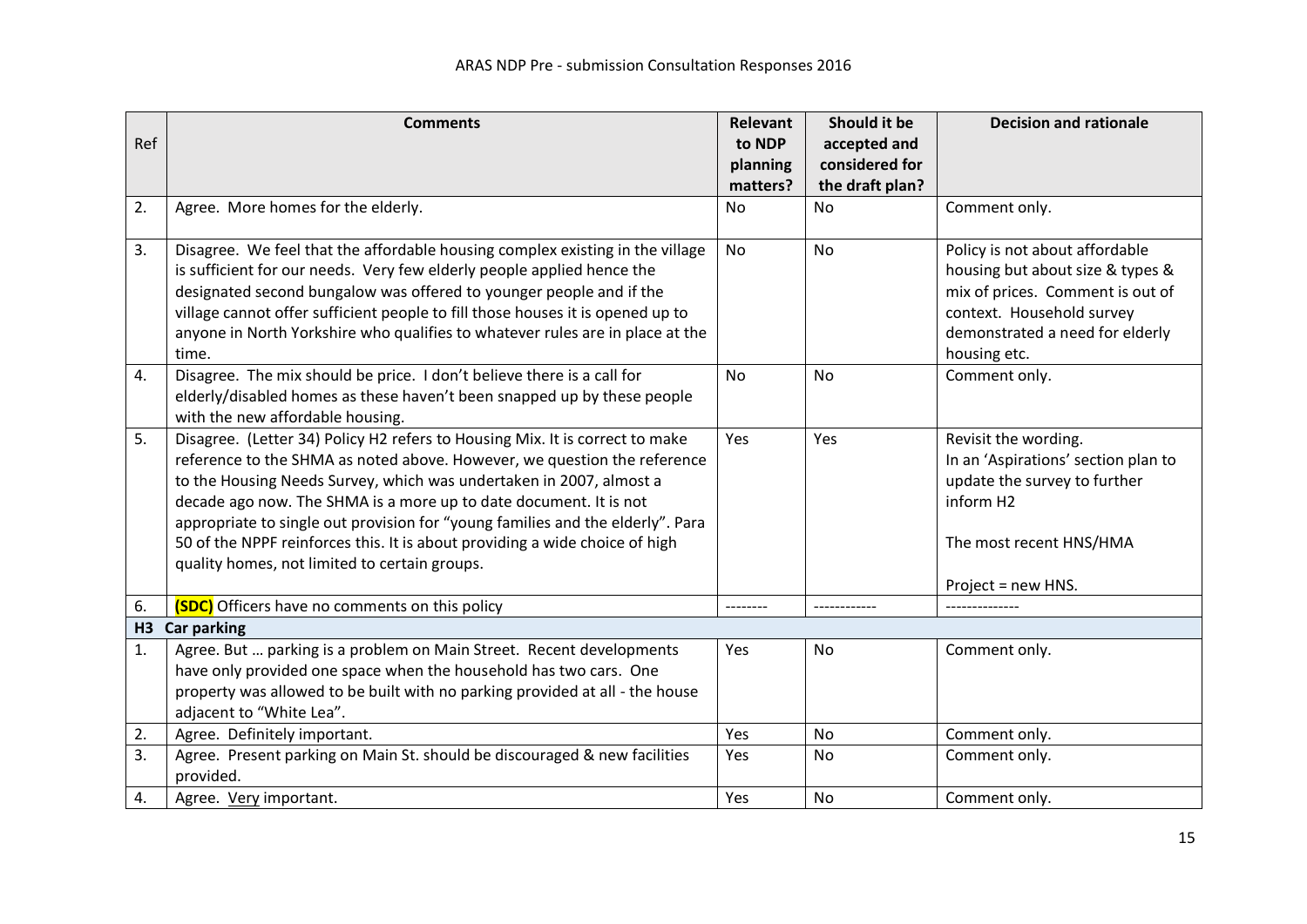|     | <b>Comments</b>                                                               | Relevant | Should it be    | <b>Decision and rationale</b>      |
|-----|-------------------------------------------------------------------------------|----------|-----------------|------------------------------------|
| Ref |                                                                               | to NDP   | accepted and    |                                    |
|     |                                                                               | planning | considered for  |                                    |
|     |                                                                               | matters? | the draft plan? |                                    |
| 5.  | Agree. Very important.                                                        | Yes      | <b>No</b>       | Comment only.                      |
| 6.  | Agree. I would insist on more spaces.                                         | Yes      | <b>No</b>       | Comment only.                      |
| 7.  | Agree. Not effective in the village at the moment because there is no-one to  | Yes      | <b>No</b>       | Comment only.                      |
|     | enforce it.                                                                   |          |                 |                                    |
| 8.  | But why are the residents not using the spaces provided for them ie Grayson   | Yes      | <b>No</b>       | Comment only.                      |
|     | Cottages and Main St, are these people just bone idle to walk to spaces       |          |                 |                                    |
|     | provided.                                                                     |          |                 |                                    |
| 9.  | Agree. How did Grayson Cottages get away with it? On street parking has &     | Yes      | <b>No</b>       | Comment only.                      |
|     | will continue to change the nature of our village.                            |          |                 |                                    |
| 10  | Agree. If this removes on road parking.                                       | Yes      | No              | Comment only.                      |
| 11  | (North Yorkshire Police) As an observation, I have noted the comments in      | Yes      | Yes             | Advice - noted - consider in other |
|     | Policy H3 of your document in respect of car parking. The use of in-curtilage |          |                 | policy?                            |
|     | off road parking spaces is fully supported by the North Yorkshire Police.     |          |                 |                                    |
|     | What isn't supported, in 'designing out crime' terms, is the incorporation of |          |                 |                                    |
|     | rear parking courts or rear communal garage areas into development. These     |          |                 |                                    |
|     | features are known generators of crime and anti-social behaviour. They can    |          |                 |                                    |
|     | provide loitering space and potential access opportunities to the rear of     |          |                 |                                    |
|     | properties, where it is known that the majority of property crime occurs.     |          |                 |                                    |
|     | Vehicles parked in these areas can be susceptible to attack as surveillance   |          |                 |                                    |
|     | from the street or adjoining properties is often limited.                     |          |                 |                                    |
|     | Building for Life 12 (Page 11) recommends, ""making sure people can see       |          |                 |                                    |
|     | their car from their home or can park it somewhere they know it will be safe. |          |                 |                                    |
|     | Where possible avoid rear parking courts. However, there is a note to this    |          |                 |                                    |
|     | which states, "If rear parking courts are used, they should be kept small so  |          |                 |                                    |
|     | that residents know who else should be using it. Make sure at least one       |          |                 |                                    |
|     | property is located at the entrance and within the parking courtyard to       |          |                 |                                    |
|     | provide a sense of ownership and security. Avoid multiple access points.      |          |                 |                                    |
|     | Allow sufficient budget for boundary walls, surface treatments, soft          |          |                 |                                    |
|     | landscaping and lighting to avoid creating an air of neglect and isolation".  |          |                 |                                    |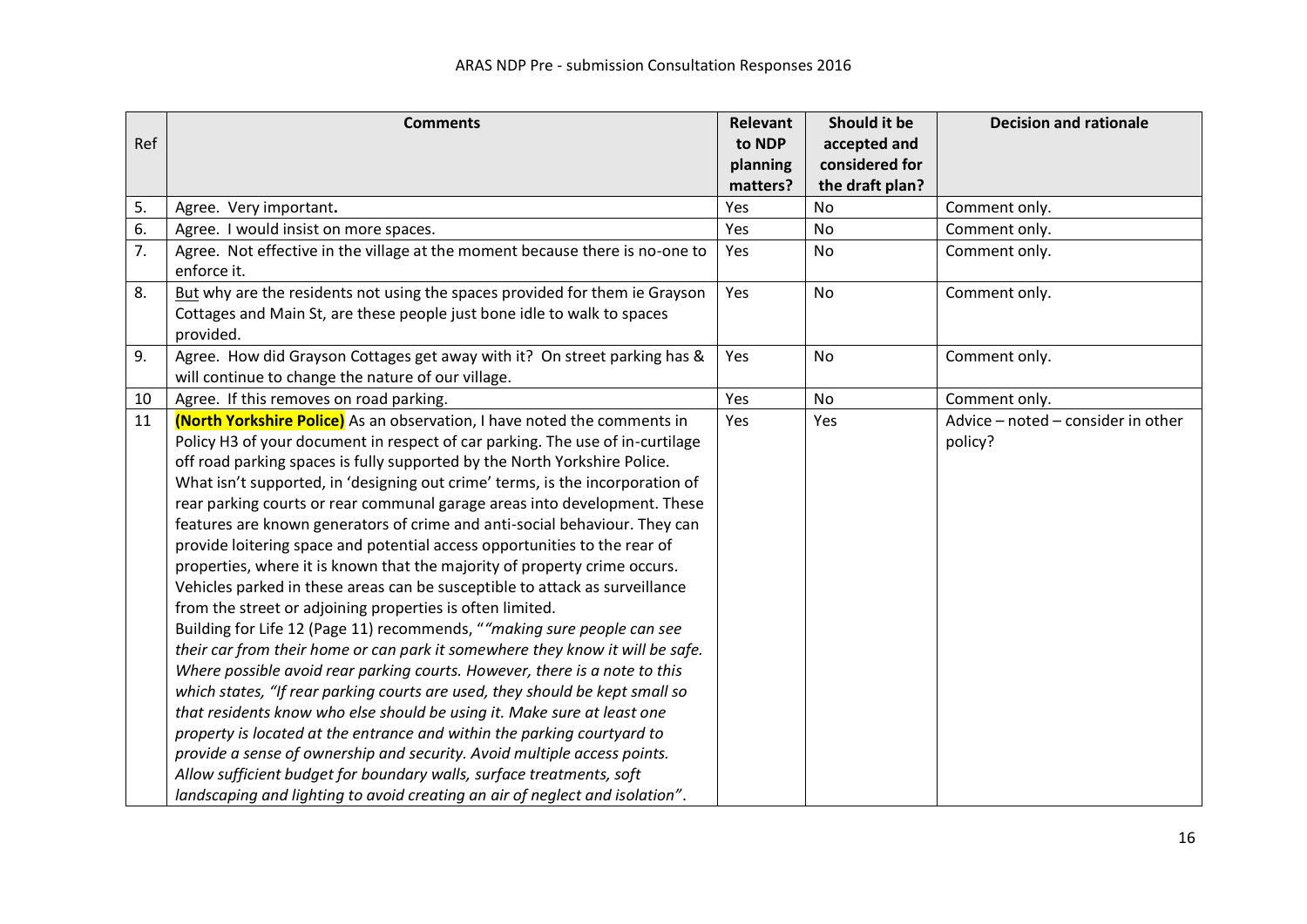|     | <b>Comments</b>                                                                  | Relevant  | Should it be    | <b>Decision and rationale</b> |
|-----|----------------------------------------------------------------------------------|-----------|-----------------|-------------------------------|
| Ref |                                                                                  | to NDP    | accepted and    |                               |
|     |                                                                                  | planning  | considered for  |                               |
|     |                                                                                  | matters?  | the draft plan? |                               |
|     | The same document asks the question, "Are any parking courtyards small in        |           |                 |                               |
|     | size (generally no more than five properties should use a parking courtyard)     |           |                 |                               |
|     | and are they well overlooked by neighbouring properties                          |           |                 |                               |
|     | Secured By Design advises that cars should be within view of routinely           |           |                 |                               |
|     | occupied rooms to provide adequate overlooking.                                  |           |                 |                               |
|     | National Planning Practice Guidance (ID 26-040-20140306) states: "In terms       |           |                 |                               |
|     | of parking, there are many different approaches that can support successful      |           |                 |                               |
|     | outcomes, such as on-street car parking, in-curtilage parking and basement       |           |                 |                               |
|     | parking. Natural surveillance of parked cars is an important consideration".     |           |                 |                               |
|     |                                                                                  |           |                 |                               |
|     | In addition to the above, consideration should also be made in respect of        |           |                 |                               |
|     | parking provision for visitors and other site users, as lack of this can lead to |           |                 |                               |
|     | confrontation which can result in criminal behaviour.                            |           |                 |                               |
| 12  | (SDC) Officers have no comments on this policy                                   |           |                 | (permeable surfaces)          |
|     | <b>WB1</b> Re-use of redundant buildings                                         |           |                 |                               |
| 1.  | Agree. Essential but must conform to plan not just build anything that fits!!    | <b>No</b> | No              | Planning Department matter.   |
|     | (Recent planning experience!!)                                                   |           |                 |                               |
| 2.  | Agree. But with addition d) Significant increase in noise.                       | Yes       | Yes             | Revisit wording.              |
| 3.  | Disagree. Redundant buildings sometimes require greater vision and               | Yes       | <b>No</b>       | Comment only.                 |
|     | development to achieve a sustainable future.                                     |           |                 |                               |
| 4.  | Disagree. It should be up to the owners of these properties to decide their      | <b>No</b> | No              | Comment only.                 |
|     | fate.                                                                            |           |                 |                               |
| 5.  | Agree. What is the 'section 4.3' referred to? Should there be a statement        | Yes       | Yes             | Clarify/list                  |
|     | regarding position on any application for extraction of minerals/oil/gas given   |           |                 |                               |
|     | likely expansion of this industry in wider region?                               | No        |                 |                               |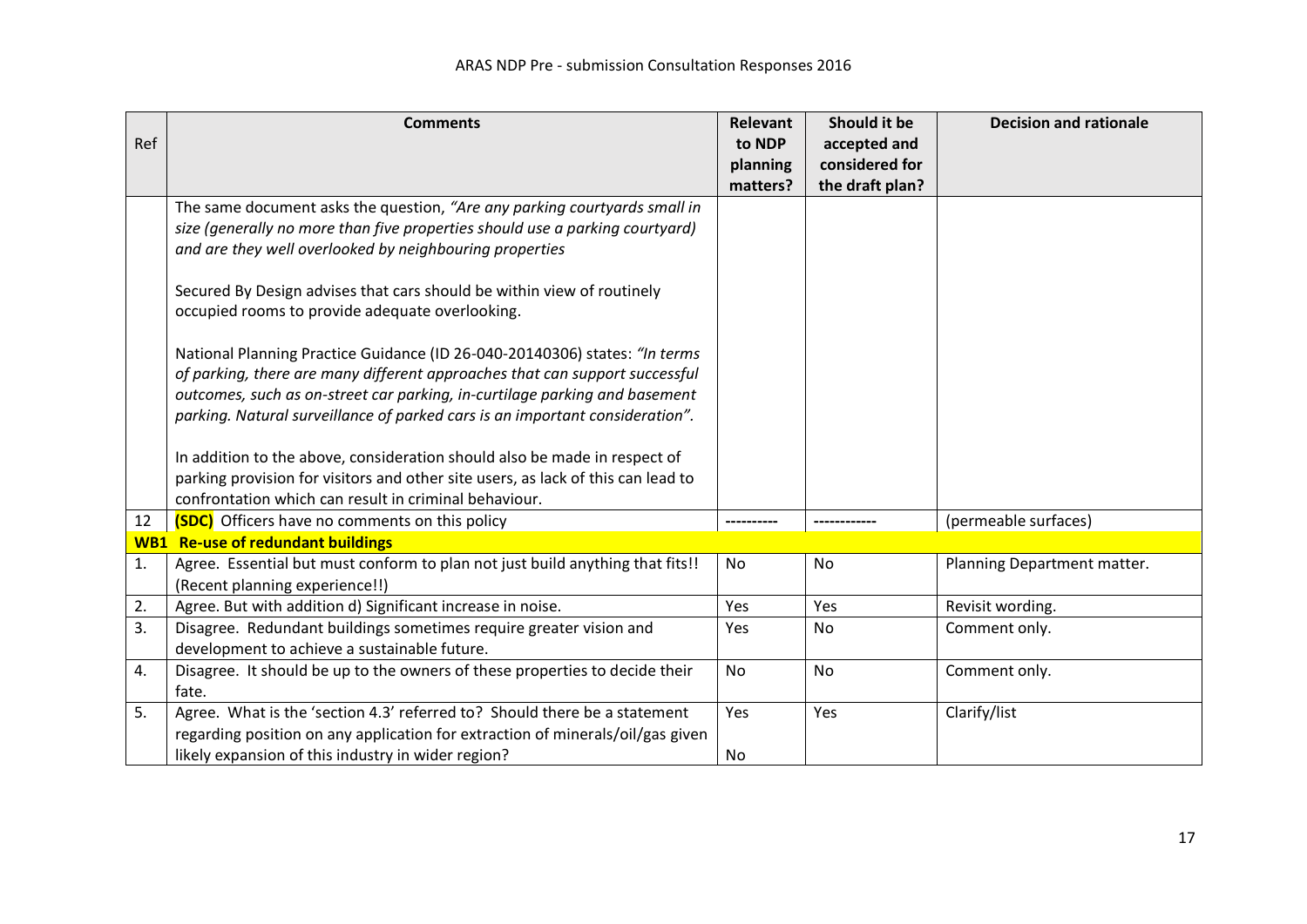|     | <b>Comments</b>                                                                | Relevant  | Should it be    | <b>Decision and rationale</b>          |
|-----|--------------------------------------------------------------------------------|-----------|-----------------|----------------------------------------|
| Ref |                                                                                | to NDP    | accepted and    |                                        |
|     |                                                                                | planning  | considered for  |                                        |
|     |                                                                                | matters?  | the draft plan? |                                        |
| 6.  | Disagree. (Letter 34) Policy WB1: The re-use of redundant buildings is not     | No        | No              | We think it is appropriate because     |
|     | just appropriate for new economic uses and this does not conform with          |           |                 | it supports work & business - it's     |
|     | NPPF, para 55 nor the findings of the Residential Survey of 2013. The latter   |           |                 | not about housing.                     |
|     | confirmed overwhelming support (84%) for the conversion of unused              |           |                 |                                        |
|     | agricultural buildings into residential dwellings. Government policy seeks to  |           |                 |                                        |
|     | promote the reuse of redundant agricultural buildings for a range of uses      |           |                 |                                        |
|     | from residential, employment, hotels and nurseries and this has been           |           |                 |                                        |
|     | facilitated through amendments to Permitted Development Rights                 |           |                 |                                        |
|     | legislation. These uses are all considered to promote sustainable economic     |           |                 |                                        |
|     | developments and help to boost the rural economy. Policies within the NDP      |           |                 |                                        |
|     | should reflect this positively. Suggestions for amendments to Policy H1 have   |           |                 |                                        |
|     | been made above. Section 4.6 should also refer to the need to create a         |           |                 |                                        |
|     | robust rural economy.                                                          |           |                 |                                        |
| 7.  | (SDC) Officers advise the implementation of this policy could conflict with PD | Yes       | No              | No change                              |
|     | rights.                                                                        |           |                 |                                        |
|     | <b>WB2</b> Farm diversification                                                |           |                 |                                        |
| 1.  | Agree. But with the addition d) Does not result in significant increase in     | Yes       | Yes             | Needs to be included - noise &         |
|     | noise.                                                                         |           |                 | general disruption - smell, sights     |
|     |                                                                                |           |                 | etc. Change the wording.               |
| 2.  | Agree. Safeguarding against solar farms.                                       | <b>No</b> | <b>No</b>       | Comment only.                          |
| 3.  | Agree. Providing it continues a rural theme - not motocross!                   | No        | No              | Comment only.                          |
| 4.  | Agree. As long as it doesn't impact elsewhere.                                 | No        | No              | Comment only.                          |
| 5.  | (SDC) Officers have no comments on this policy.                                |           |                 |                                        |
|     | <b>WB3</b> Small business development                                          |           |                 |                                        |
| 1.  | Agree. But  any business development should also take into account light       | Yes       | Yes             | Re-word / strengthen the policy        |
|     | pollution from flood lights. For example: the night sky north of Colton        |           |                 | (noise, smell, light pollution etc.) - |
|     | Bridge is now floodlit by all the floodlights on the McCain Potato Plant,      |           |                 | covered already?                       |
|     | which seem to have increased recently, obliterating the night sky at Colton    |           |                 |                                        |
|     | Bridge. Impact should be considered in positioning of lights (direction),      |           |                 |                                        |